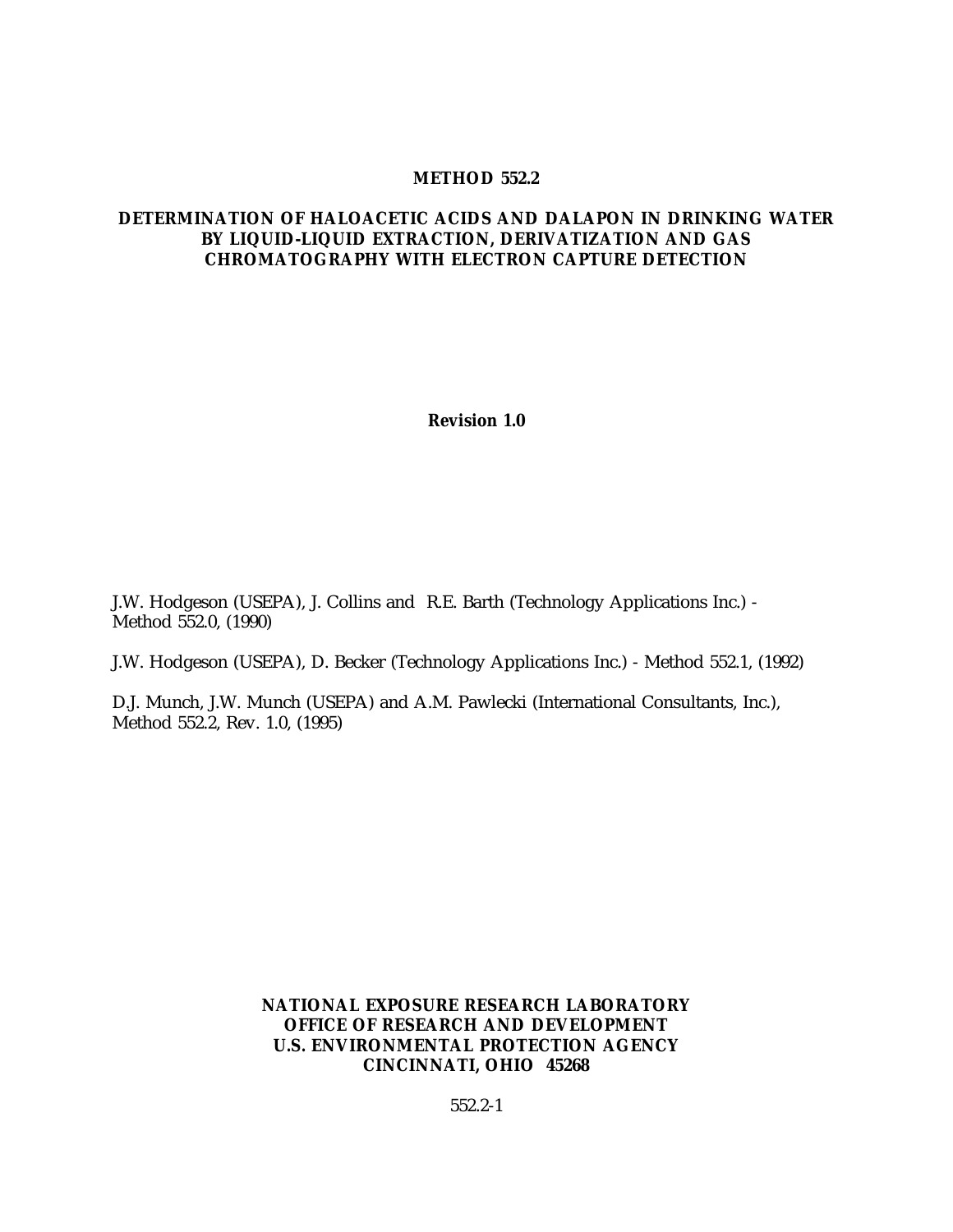#### **METHOD 552.2**

### **DETERMINATION OF HALOACETIC ACIDS AND DALAPON IN DRINKING WATER BY LIQUID-LIQUID EXTRACTION, DERIVATIZATION AND GAS CHROMATOGRAPHY WITH ELECTRON CAPTURE DETECTION**

#### **1.0 SCOPE AND APPLICATION**

1.1 This is a gas chromatographic  $(GC)$  method<sup>1-8</sup> applicable to the determination of the listed halogenated acetic acids in drinking water, ground water, raw source water and water at any intermediate treatment stage. In addition, the chlorinated herbicide, Dalapon, may be determined using this method.

| Analyte                          | <b>Chemical Abstract Services</b><br><b>Registry Number</b> |
|----------------------------------|-------------------------------------------------------------|
| Bromochloroacetic Acid (BCAA)    | 5589-96-3                                                   |
| Bromodichloroacetic Acid (BDCAA) | 7113-314-7                                                  |
| Chlorodibromoacetic Acid (CDBAA) | 5278-95-5                                                   |
| Dalapon                          | $75 - 99 - 0$                                               |
| Dibromoacetic Acid (DBAA)        | 631-64-1                                                    |
| Dichloroacetic Acid (DCAA)       | $79-43-6$                                                   |
| Monobromoacetic Acid (MBAA)      | 79-08-3                                                     |
| Monochloroacetic Acid (MCAA)     | $79-11-8$                                                   |
| Tribromoacetic Acid (TBAA)       | $75 - 96 - 7$                                               |
| Trichloroacetic Acid (TCAA)      | $76 - 03 - 9$                                               |

- 1.2 This method is applicable to the determination of the target analytes over the concentration ranges typically found in drinking water $1,2,4$ . Experimentally determined method detection limits (MDLs) for the above listed analytes are provided in Table 2. Actual MDLs may vary according to the particular matrix analyzed and the specific instrumentation employed. The haloacetic acids are observed ubiquitously in chlorinated drinking water supplies at concentrations ranging from  $<$ 1 to  $>$ 50  $\mu$ g/L.
- 1.3 This method is designed for analysts skilled in liquid-liquid extractions, derivatization procedures and the use of GC and interpretation of gas chromatograms. Each analyst must demonstrate the ability to generate acceptable results with this method using the procedure described in Section 9.3.
- 1.4 When this method is used for the analyses of waters from unfamiliar sources, it is strongly recommended that analyte identifications be confirmed by GC using a dissimilar column or by GC/MS if concentrations are sufficient.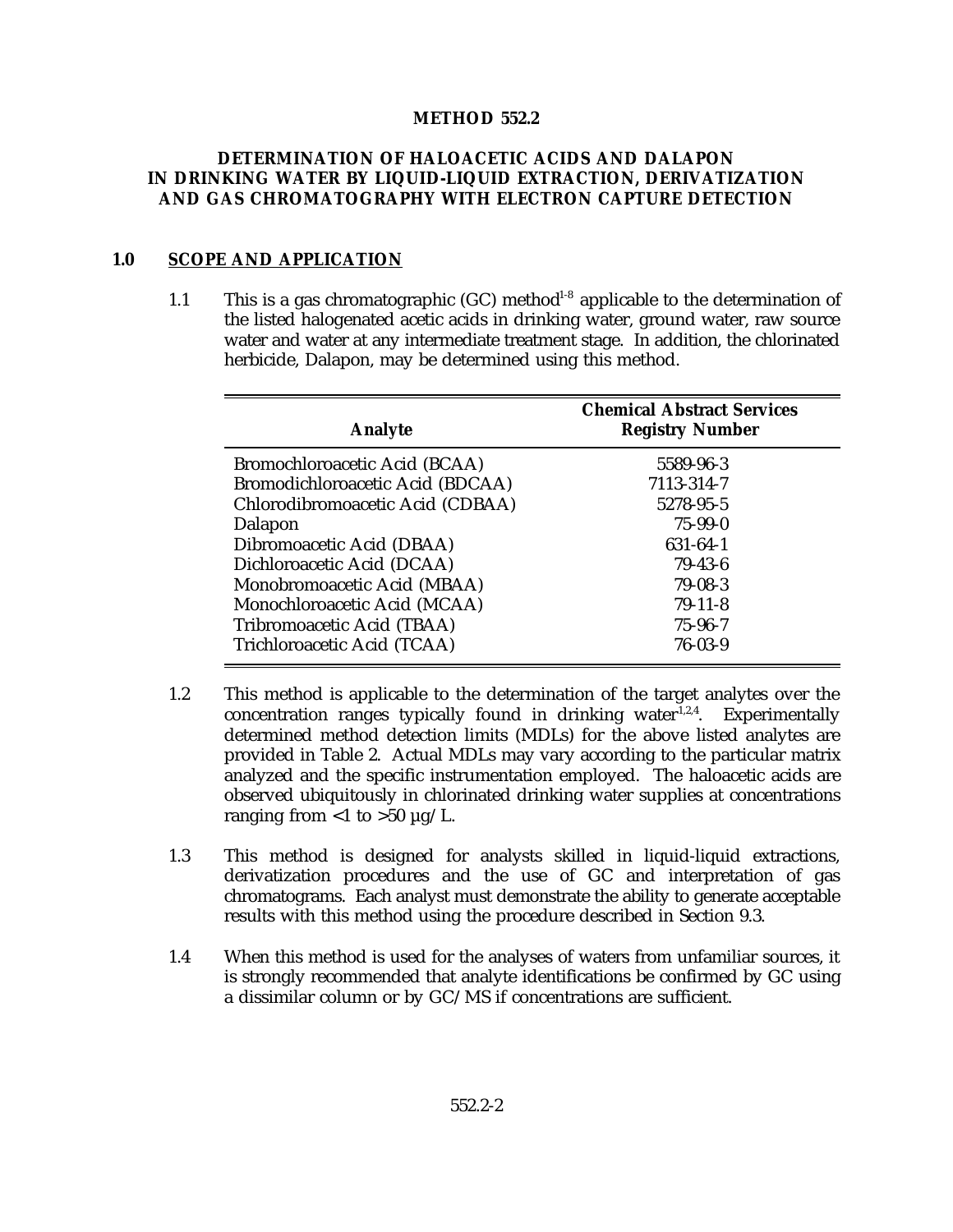### **2.0 SUMMARY OF METHOD**

2.1 A 40 mL volume of sample is adjusted to pH <0.5 and extracted with 4 mL of methyl-tert-butyl-ether (MTBE). The haloacetic acids that have been partitioned into the organic phase are then converted to their methyl esters by the addition of acidic methanol followed by slight heating. The acidic extract is neutralized by a backextraction with a saturated solution of sodium bicarbonate and the target analytes are identified and measured by capillary column gas chromatography using an electron capture detector (GC/ECD). Analytes are quantitated using procedural standard calibration.

## **3.0 DEFINITIONS**

- 3.1 Internal Standard (IS) -- A pure analyte(s) added to a sample, extract, or standard solution in known amount(s) and used to measure the relative responses of other method analytes and surrogates that are components of the same sample or solution. The internal standard must be an analyte that is not a sample component.
- 3.2 Surrogate Analyte (SA) -- A pure analyte(s), which is extremely unlikely to be found in any sample, and which is added to a sample aliquot in known amount(s) before extraction or other processing and is measured with the same procedures used to measure other sample components. The purpose of the SA is to monitor method performance with each sample.
- 3.3 Laboratory Duplicates (LD1 AND LD2) -- Two aliquots of the same sample designated as such in the laboratory. Each aliquot is extracted, derivatized and analyzed separately with identical procedures. Analyses of LD1 and LD2 indicate the precision associated with laboratory procedures, but not with sample collection, preservation, or storage procedures.
- 3.4 Field Duplicates (FD1 AND FD2) -- Two separate samples collected at the same time and place under identical circumstances and treated exactly the same throughout field and laboratory procedures. Analyses of FD1 and FD2 give a measure of the precision associated with sample collection, preservation and storage, as well as with laboratory procedures.
- 3.5 Laboratory Reagent Blank (LRB) -- An aliquot of reagent water or other blank matrix that are treated exactly as a sample including exposure to all glassware, equipment, solvents, reagents, internal standards, and surrogates that are used with other samples. The LRB is used to determine if method analytes or other interferences are present in the laboratory environment, the reagents, or the apparatus.
- 3.6 Field Reagent Blank (FRB) -- An aliquot of reagent water or other blank matrix that is placed in a sample container in the laboratory and treated as a sample in all respects, including shipment to the sampling site, exposure to sampling site conditions, storage, preservation and all analytical procedures. The purpose of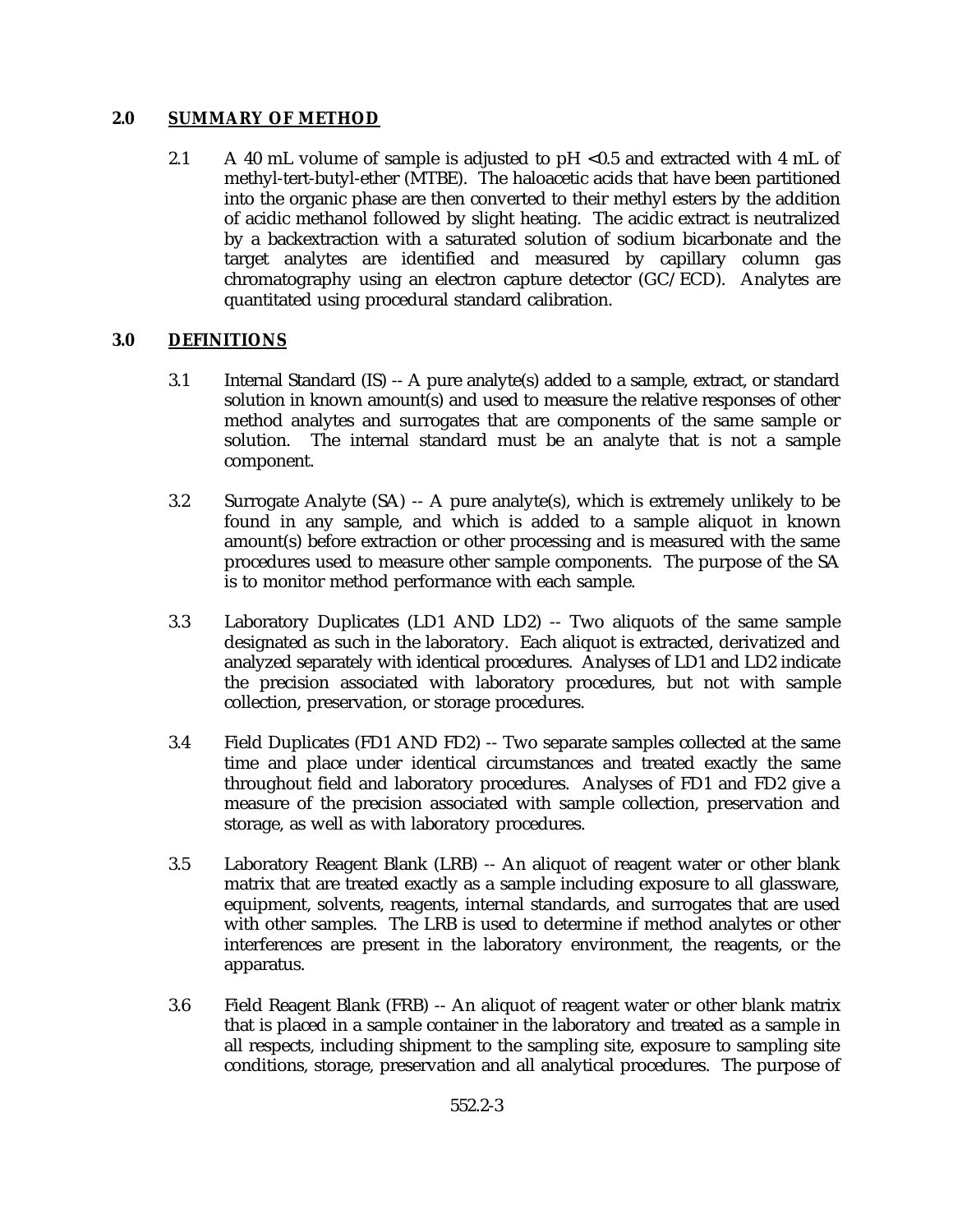the FRB is to determine if method analytes or other interferences are present in the field environment.

- 3.7 Laboratory Fortified Blank (LFB) -- An aliquot of reagent water or other blank matrix to which known quantities of the method analytes are added in the laboratory. The LFB is analyzed exactly like a sample, and its purpose is to determine whether the methodology is in control, and whether the laboratory is capable of making accurate and precise measurements.
- 3.8 Laboratory Fortified Sample Matrix (LFM) -- An aliquot of an environmental sample to which known quantities of the method analytes are added in the laboratory. The LFM is analyzed exactly like a sample, and its purpose is to determine whether the sample matrix contributes bias to the analytical results. The background concentrations of the analytes in the sample matrix must be determined in a separate aliquot and the measured values in the LFM corrected for background concentrations.
- 3.9 Stock Standard Solution -- A concentrated solution containing one or more method analytes prepared in the laboratory using assayed reference materials or purchased from a reputable commercial source.
- 3.10 Primary Dilution Standard Solution (PDS) -- A solution of several analytes prepared in the laboratory from stock standard solutions and diluted as needed to prepare calibration solutions and other needed analyte solutions.
- 3.11 Calibration Standard (CAL) -- A solution prepared from the primary dilution standard solution and stock standard solutions of the internal standards and surrogate analytes. The CAL solutions are used to calibrate the instrument response with respect to analyte concentration.
- 3.12 Quality Control Sample (QCS) -- A solution of method analytes of known concentration which is used to fortify an aliquot of reagent water or sample matrix. The QCS is obtained from a source external to the laboratory and different from the source of calibration standards. It is used to check laboratory performance with externally prepared test materials.
- 3.13 Laboratory Performance Check Solution (LPC) -- A solution of selected method analytes used to evaluate the performance of the instrumental system with respect to a defined set of method criteria.
- 3.14 Method Detection Limit (MDL) -- The minimum concentration of an analyte that can be identified, measured and reported with 99% confidence that the analyte concentration is greater than zero.
- 3.15 Material Safety Data Sheet (MSDS) -- Written information provided by vendors concerning a chemical's toxicity, health hazards, physical properties, fire and reactivity data including storage, spill, and handling precautions.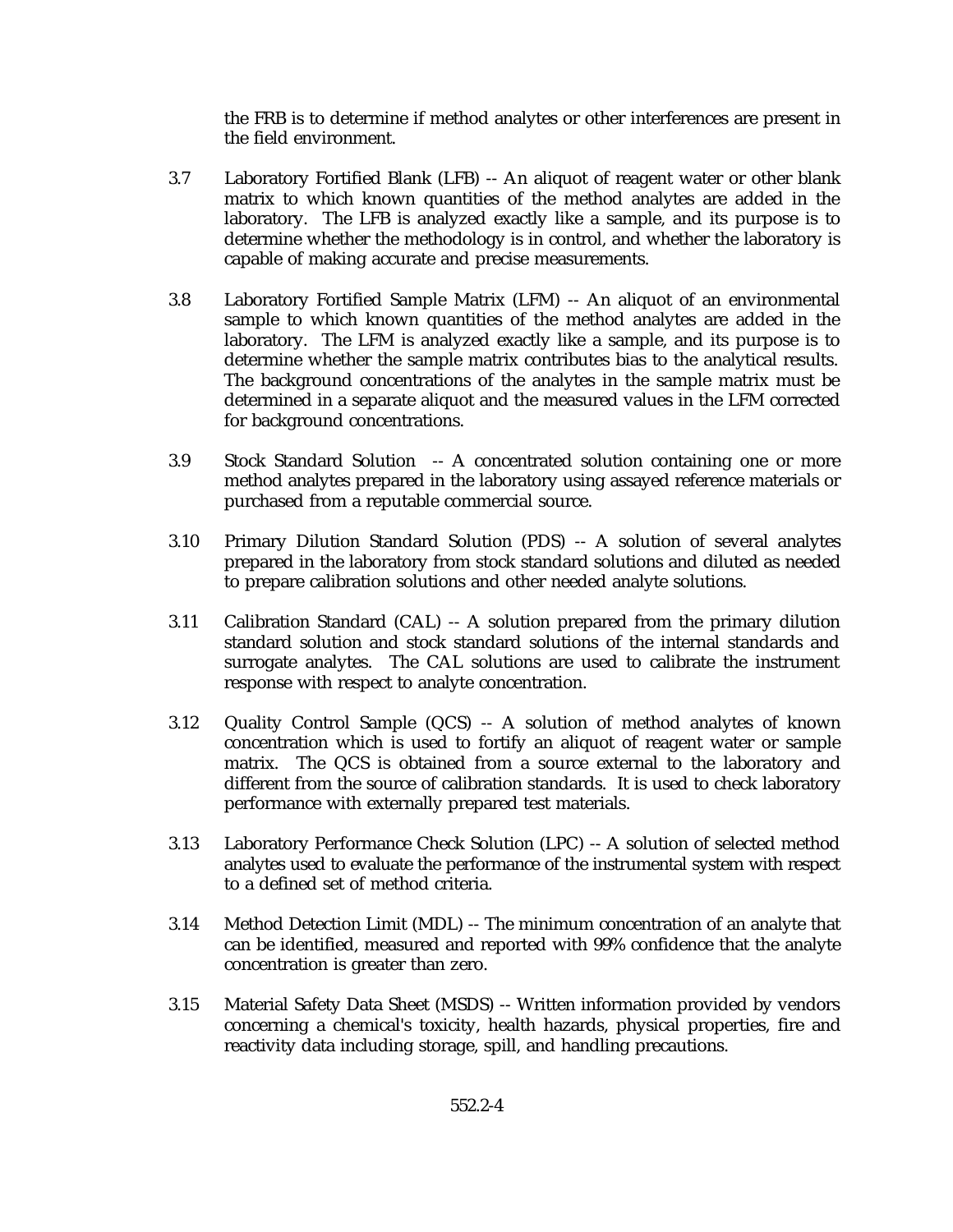- 3.16 Estimated Detection Limit (EDL) -- Defined as either the MDL or a level of a compound in a sample yielding a peak in the final extract with a signal to noise (S/N) ratio of approximately five, whichever is greater.
- 3.17 Procedural Standard Calibration -- A calibration method where aqueous calibration standards are prepared and processed (e.g., purged, extracted and/or derivatized) in exactly the same manner as a sample. All steps in the process from addition of sampling preservatives through instrumental analyses are included in the calibration. Using procedural standard calibration compensates for any inefficiencies in the processing procedure.
- 3.18 Continuing Calibration Check (CCC) -- A calibration standard containing one or more method analytes, which is analyzed periodically to verify the accuracy of the existing calibration curves or response factors for those analytes.

### **4.0 INTERFERENCES**

- 4.1 Method interferences may be caused by contaminants in solvents, reagents, glassware and other sample processing apparatus that lead to discrete artifacts or elevated baselines in chromatograms. All reagents and apparatus must be routinely demonstrated to be free from interferences under the conditions of the analysis by analyzing laboratory reagent blanks as described in Section 9.5. Subtracting blank values from sample results is not permitted.
	- 4.1.1 Glassware must be scrupulously cleaned. Clean all glassware as soon as possible after use by thoroughly rinsing with the last solvent used in it. Follow by washing with hot water and detergent and thorough rinsing with tap water and reagent water. Drain and heat in an oven or muffle furnace at 400°C for one hour. Do not heat volumetric ware but instead rinse three times with HPLC grade or better acetone. Thorough rinsing with reagent grade acetone may be substituted for the heating provided method blank analysis confirms no background interferant contamination is present. Thermally stable materials such as PCBs may not be eliminated by these treatments. After drying and cooling, store glassware in a clean environment free of all potential contamination. To prevent any accumulation of dust or other contaminants, store glassware inverted or capped with aluminum foil.
	- 4.1.2 The use of high purity reagents and solvents helps to minimize interference problems. Each new bottle of solvent should be analyzed before use. An interference free solvent is a solvent containing no peaks yielding data at greater than or equal to the MDL (Table 2) and at the retention times of the analytes of interest. Purification of solvents by distillation in all-glass systems may be required.
- 4.2 Interfering contamination may occur when a sample containing low concentrations of analytes is analyzed immediately following a sample containing relatively high concentrations of analytes. Routine between-sample rinsing of the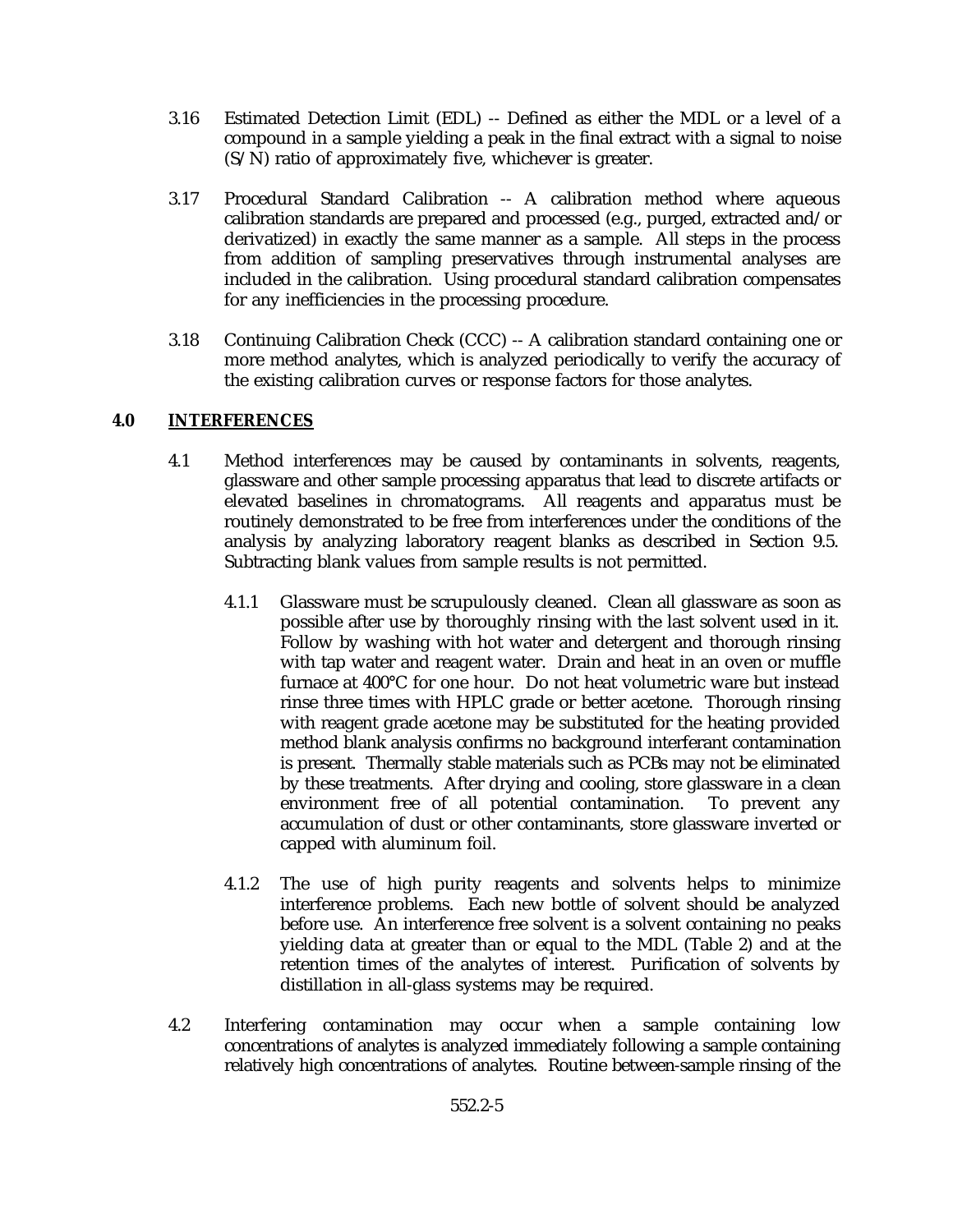sample syringe and associated equipment with MTBE can minimize sample crosscontamination. After analysis of a sample containing high concentrations of analytes, one or more injections of MTBE should be made to ensure that accurate values are obtained for the next sample.

- 4.3 Matrix interferences may be caused by contaminants that are coextracted from the sample. The extent of matrix interferences will vary considerably from source to source, depending upon the water sampled. Analyte identifications should be confirmed using the confirmation column specified in Table 1 or by GC/MS if the concentrations are sufficient.
- 4.4 Bromochloroacetic acid coelutes with an interferant on the DB-1701 confirmation column. The interferant has been tentatively identified as dimethyl sulfide. However, because of the difference in peak shapes, the peak for the ester of BCAA tends to "ride on" the interferant peak and quantitative confirmation can be performed by manual integration that includes only the peak area of the target ester.
- 4.5 Methylation using acidic methanol results in a partial decarboxylation of tribromoacetic acid<sup>8</sup>. Therefore a substantial peak for bromoform will be observed in the chromatograms. Its elution does not, however, interfere with any other analytes. Furthermore, this demonstrates the need for procedural standards to establish the calibration curve by which unknown samples are quantitated.

## **5.0 SAFETY**

- 5.1 The toxicity or carcinogenicity of each reagent used in this method has not been precisely defined; however, each chemical compound must be treated as a potential health hazard. From this viewpoint, exposure to these chemicals must be minimized. The laboratory is responsible for maintaining a current awareness file of OSHA regulations regarding the safe handling of the chemicals specified in this method. A reference file of material safety data sheets should also be made available to all personnel involved in the chemical analysis. Additional references to laboratory safety are available and have been identified $9-11$  for the information of the analyst.
- 5.2 The toxicity of the extraction solvent, MTBE, has not been well defined. Susceptible individuals may experience adverse affects upon skin contact or inhalation of vapors. Therefore protective clothing and gloves should be used and MTBE should be used only in a chemical fume hood or glove box. The same precaution applies to pure standard materials.

### **6.0 APPARATUS AND EQUIPMENT**

- 6.1 Sample Containers -- Amber glass bottles, approximately 50 mL, fitted with Teflon-lined screw caps.
- 6.2 Extraction Vials -- 60 mL clear glass vials with teflon-lined screw caps.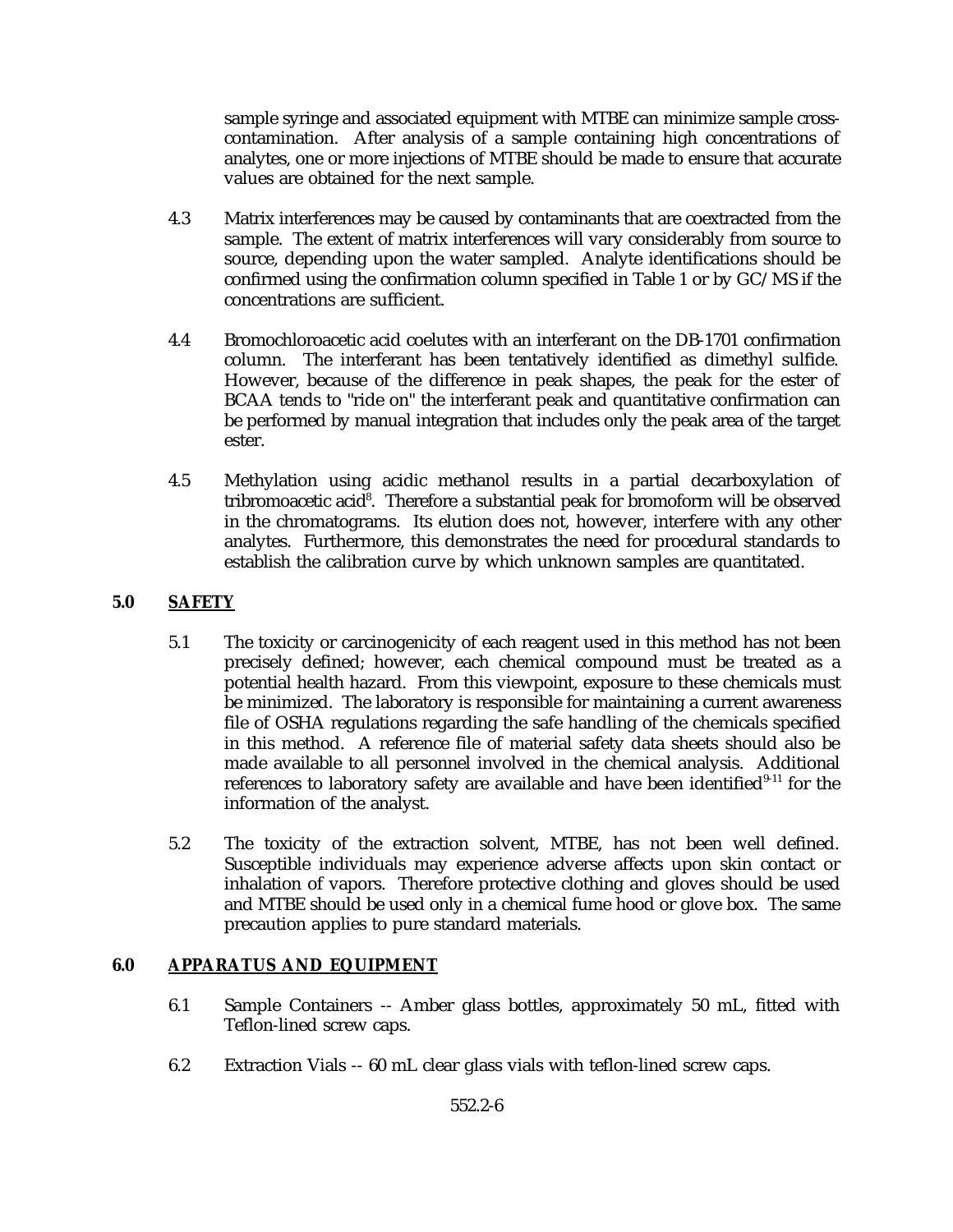- 6.3 Vials -- Autosampler, 2.0 mL vials with screw or crimp cap and a teflon-faced seal.
- 6.4 Standard Solution Storage Containers -- 10-20 mL amber glass vials with teflonlined screw caps.
- 6.5 Graduated Conical Centrifuge Tubes with Teflon-Lined Screw Caps -- 15 mL with graduated 1 mL markings.
- 6.6 Block Heater (or Sand Bath) -- Capable of holding screw cap conical centrifuge tubes in Section 6.4.
- 6.7 Pasteur Pipets -- Glass, disposable.
- 6.8 Pipets -- 2.0 mL and 4.0 mL, Type A, TD, glass.
- 6.9 Volumetric Flasks -- 5 mL and 10 mL.
- 6.10 Micro Syringes -- 10 µL, 25 µL, 50 µL, 100 µL, 250 µL, 500 µL, and 1000 µL.
- 6.11 Balance -- analytical, capable of weighing to 0.0001 g.
- 6.12 Gas Chromatograph -- Analytical system complete with gas chromatograph equipped for electron capture detection, split/splitless capillary or direct injection, temperature programming, differential flow control, and with all required accessories including syringes, analytical columns, gases and strip-chart recorder. A data system is recommended for measuring peak areas. An autoinjector is recommended for improved precision of analyses. The gases flowing through the electron capture detector should be vented through the laboratory fume hood system.
- 6.13 Primary GC Column -- DB-5.625 [fused silica capillary with chemically bonded (5% phenyl)-methylpolysiloxane)] or equivalent bonded, fused silica column, 30m x 0.25mm ID, 0.25 µm film thickness.
- 6.14 Confirmation GC Column -- DB-1701 [fused silica capillary with chemically bonded (14% cyanopropylphenyl)-methylpolysiloxane)] or equivalent bonded, fused silica column, 30 m x 0.25 mm ID, 0.25 µm film thickness.

#### **7.0 REAGENTS AND STANDARDS**

- 7.1 Reagent Water -- Reagent water is defined as a water in which an interference is not observed greater than or equal to the MDL of each analyte of interest.
	- 7.1.1 A Millipore Super-Q water system or its equivalent may be used to generate deionized reagent water. Distilled water that has been passed through granular charcoal may also be suitable.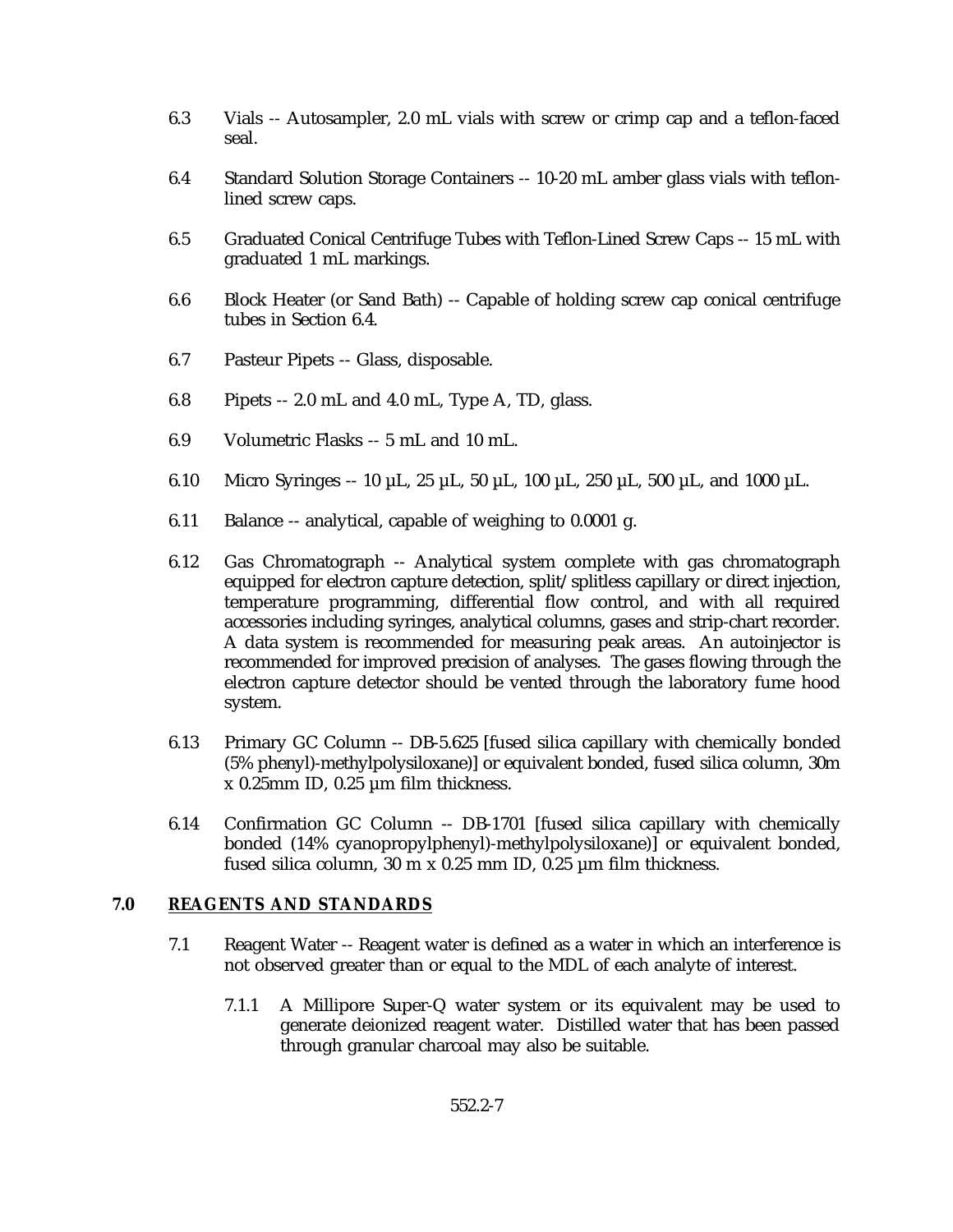- 7.1.2 Reagent water is monitored through analysis of the laboratory reagent blank (Section 9.5).
- 7.2 Solvents
	- 7.2.1 Methyl-tert-Butyl Ether, High Purity -- Demonstrated to be free of analytes and interferences, redistilled in glass if necessary.
	- 7.2.2 Methanol, High Purity -- Demonstrated to be free of analytes and interferences.
	- 7.2.3 Acetone, High Purity -- Demonstrated to be free of analytes and interferences.

#### 7.3 Reagents

- 7.3.1 Sodium Sulfate,  $Na<sub>2</sub>SO<sub>4</sub>$ , ACS Granular, Anhydrous -- If interferences are observed, it may be necessary to heat the sodium sulfate in a shallow tray at 400°C for up to four hours to remove phthalates and other interfering organic substances. Alternatively, it can be extracted with methylene chloride in a Soxhlet apparatus for 48 hours. Store in a capped glass bottle rather than a plastic container.
- 7.3.2 Copper II Sulfate Pentahydrate, CuSO<sub>4</sub>5H<sub>2</sub>O, ACS Reagent Grade.
- 7.3.3 Sodium Bicarbonate, NaHCO<sub>3</sub>, ACS Reagent Grade.
- 7.3.4 Ammonium Chloride,  $NH<sub>4</sub>Cl$ , ACS Reagent Grade --Used to convert free chlorine to monochloramine. Although this is not the traditional dechlorination mechanism, ammonium chloride is categorized as a dechlorinating agent in this method.
- 7.4 Solutions
	- 7.4.1 10%  $H_2SO_4$ /methanol Solution -- Use caution when preparing sulfuric acid solutions. To prepare a 10% solution, add 5 mL sulfuric acid dropwise (due to heat evolution) to 20-30 mL methanol contained in a 50.0 mL volumetric flask that has been placed in a cooling bath. Then dilute to the 50.0 mL mark with methanol.
	- 7.4.2 Saturated Sodium Bicarbonate Solution -- Add sodium bicarbonate to a volume of water, mixing periodically until the solution has reached saturation.
- 7.5 Standards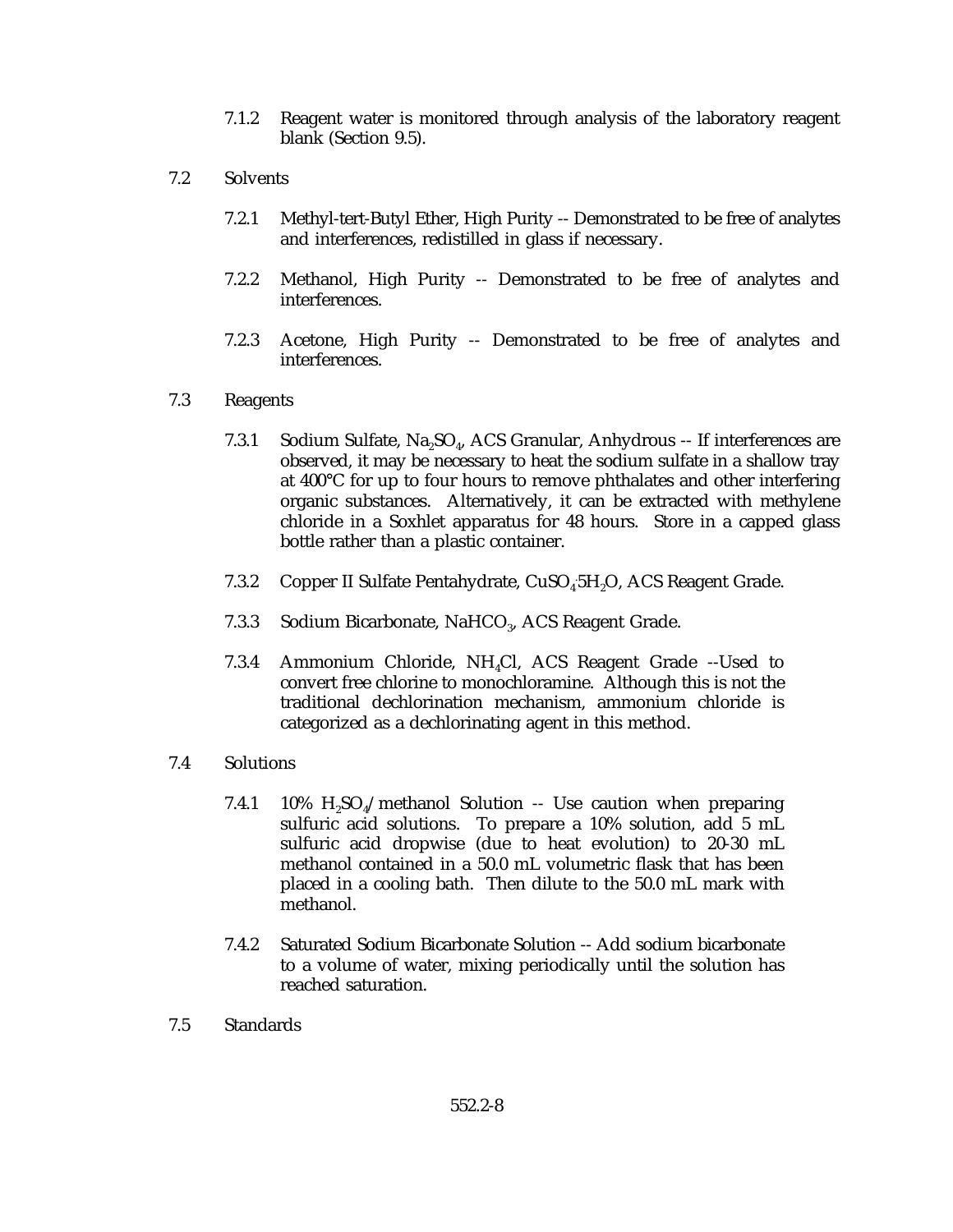- 7.5.1 1,2,3-trichloropropane, 99+% -- For use as the internal standard. Prepare an internal standard stock standard solution of 1,2,3-trichloropropane in MTBE at a concentration of approximately 1 mg/mL. From this stock standard solution, prepare a primary dilution standard in MTBE at a concentration of 25  $\mu$ g/mL.
- 7.5.2 2,3-dibromopropionic Acid, 99+% -- For use as a surrogate compound. Prepare a surrogate stock standard solution of 2,3-dibromopropionic acid in MTBE at a concentration of approximately 1 mg/mL. From this stock standard solution, prepare a primary dilution standard in MTBE at a concentration of 10  $\mu$ g/mL.
- 7.5.3 Stock Standard Solution-- Prepare separate stock standard solutions for each analyte of interest at a concentration of 1-5 mg/mL in MTBE. Method analytes may be obtained as neat materials or ampulized solutions (>99% purity) from a number of commercial suppliers. These stock standard solutions should be stored at -10°C and protected from light. They are stable for at least one month but should be checked frequently for signs of evaporation.
	- 7.5.3.1. For analytes which are solids in their pure form, prepare stock standard solutions by accurately weighing approximately 0.01-0.05 g of pure material in a 10.0 mL volumetric flask. Dilute to volume with MTBE. When a compound purity is assayed to be 96% or greater, the weight can be used without correction to calculate the concentration of the stock standard.
	- 7.5.3.2. Stock standard solutions for analytes which are liquid in their pure form at room temperature can be accurately prepared in the following manner.
	- 7.5.3.3. Place about 9.8 mL of MTBE into a 10.0 mL volumetric flask. Allow the flask to stand, unstoppered, for about 10 minutes to allow solvent film to evaporate from the inner walls of the volumetric, and weigh to the nearest 0.1 mg.
	- 7.5.3.4. Use a 10 µL syringe and immediately add 10.0 µL of standard material to the flask by keeping the syringe needle just above the surface of the MTBE. Be sure that the standard material falls dropwise directly into the MTBE without contacting the inner wall of the volumetric.
	- 7.5.3.5. Reweigh, dilute to volume, stopper, then mix by inverting the flask several times. Calculate the concentration in milligrams per milliliter from the net gain in weight.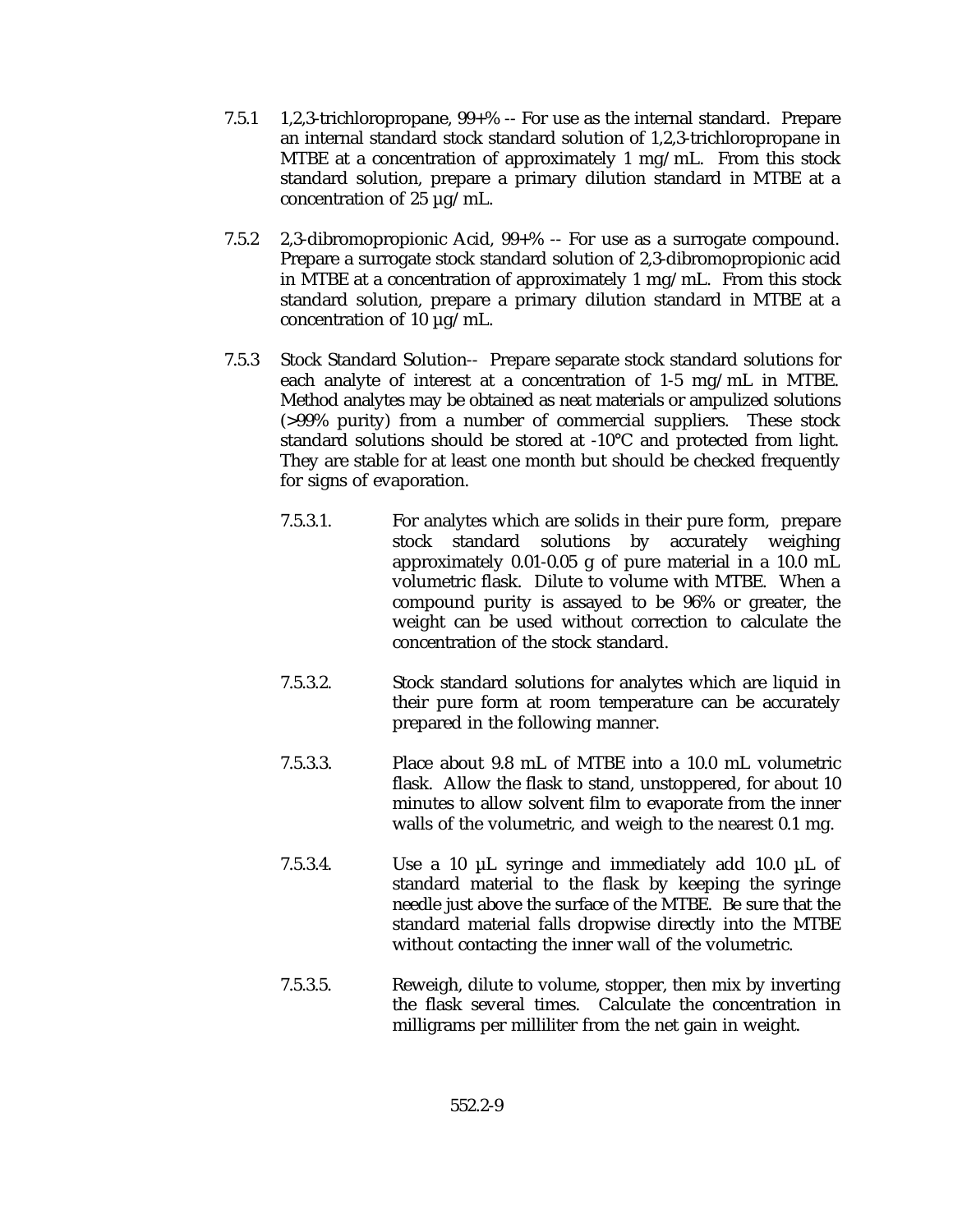7.5.4 Primary Dilution Standard (PDS) -- Prepare the primary dilution standard solution by combining and diluting stock standard solutions with MTBE (the surrogate stock standard solution was prepared in Section 7.5.2). This primary dilution standard solution should be stored at -10°C and protected from light. It is stable for at least one month but should be checked before use for signs of evaporation. As a guideline to the analyst, the primary dilution standard solution used in the validation of this method is described below.

|                                   | Concentration, $\mu$ g/mL |
|-----------------------------------|---------------------------|
| Monochloroacetic Acid             | 60                        |
| Monobromoacetic Acid              | 40                        |
| Dalapon                           | 40                        |
| Dichloroacetic Acid               | 60                        |
| Trichloroacetic Acid              | 20                        |
| Bromochloroacetic Acid            | 40                        |
| Dibromoacetic Acid                | 20                        |
| Bromodichloroacetic Acid          | 40                        |
| Chlorodibromoacetic Acid          | 100                       |
| Tribromoacetic Acid               | 200                       |
| 2,3-Dibromopropionic Acid (Surr.) | 100                       |
|                                   |                           |

This primary dilution standard is used to prepare calibration standards, which comprise five concentration levels of each analyte with the lowest standard being at or near the MDL of each analyte. The concentrations of the other standards should define a range containing the expected sample concentrations or the working range of the detector.

**Note:** When purchasing commercially prepared standards, solutions prepared in methanol must not be used because it has been found that the haloacetic acids are subject to spontaneous methylation when stored in this solvent<sup>12</sup>. Furthermore, tribromoacetic acid has been found to be unstable in methanol because it undergoes decarboxylation when stored in this solvent.

7.5.4.1. Include the surrogate analyte, 2,3-dibromopropionic acid, within the primary dilution standard prepared in Section 7.5.4. By incorporating the surrogate into the primary dilution standard, it is diluted alongside the target analytes in the standard calibration curve. This is done so that the peaks for the surrogate and the ester of chlorodibromo-acetic acid, which elute fairly closely, are relatively close in size and adequate resolution is therefore insured. Furthermore, if a sample should have a very large concentration of chlorodibromo-acetic acid, it may be impossible to obtain an accurate measurement of surrogate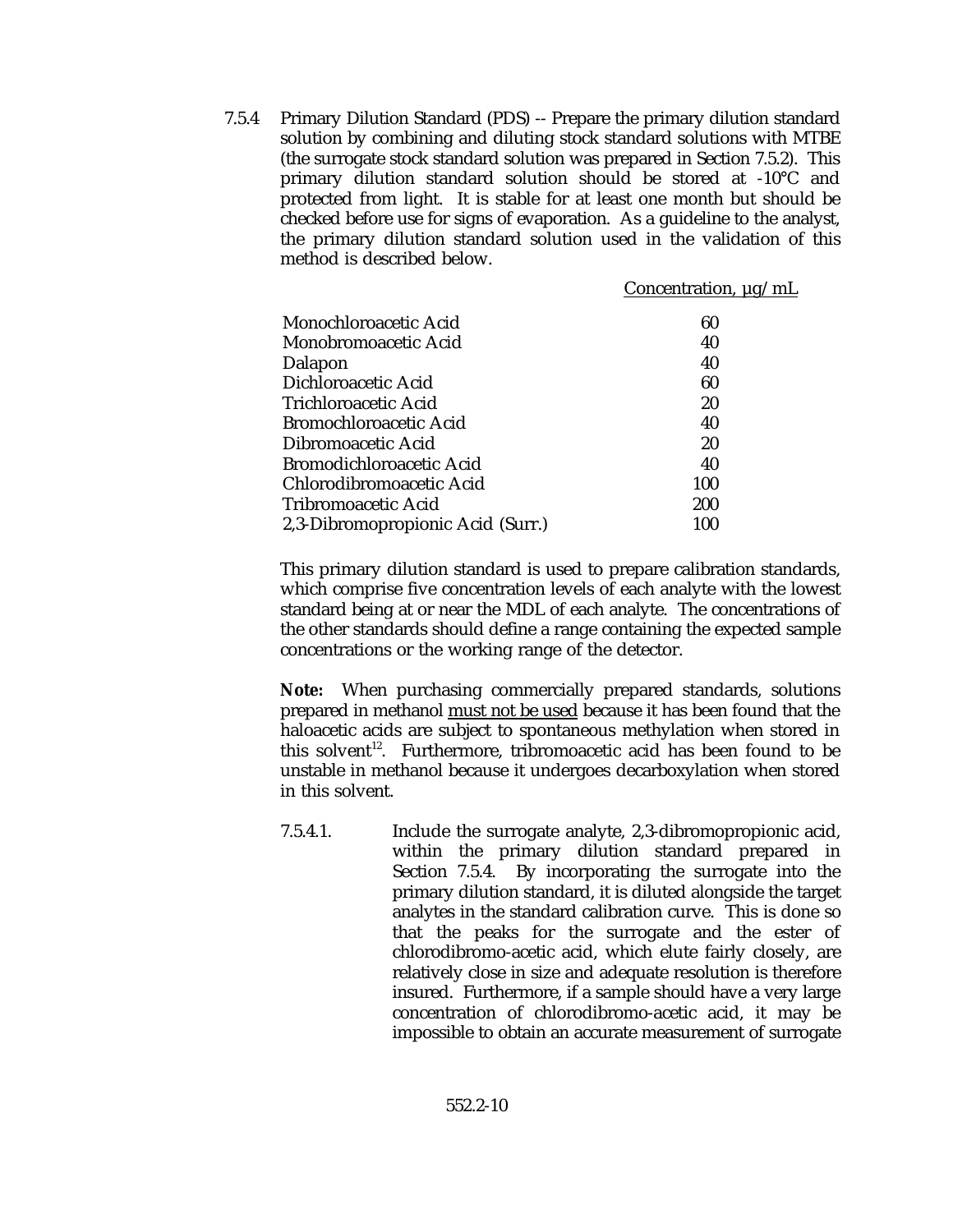recovery. If this happens, reextraction with a higher surrogate concentration would be an option.

7.5.6 Laboratory Performance Check Standard (LPC) -- A low level calibration standard can serve as the LPC standard.

#### **8.0 SAMPLE COLLECTION, PRESERVATION AND STORAGE**

- 8.1 Sample Vial Preparation
	- 8.1.1 Grab samples must be collected in accordance with conventional sampling practices<sup>13</sup> using amber glass containers with TFE-lined screw-caps and capacities of at least 50 mL.
	- 8.1.2 Prior to shipment to the field, add crystalline or granular ammonium chloride (NH $_{4}$ Cl) to the sample container in an amount to produce a concentration of 100 mg/L in the sample. For a typical 50 mL sample, 5 mg of ammonium chloride is added.

**Note:** Enough ammonium chloride must be added to the sample to convert the free chlorine residual in the sample matrix to combined chlorine. Typically, the ammonium chloride concentration here will accomplish that. If high doses of chlorine are used, additional ammonium chloride may be required.

- 8.2 Sample Collection
	- 8.2.1 Fill sample bottles to just overflowing but take care not to flush out the ammonium chloride.
	- 8.2.2 When sampling from a water tap, open the tap and allow the system to flush until the water temperature has stabilized (usually about three to five minutes). Remove the aerator so that no air bubbles can be visibly detected and collect samples from the flowing system.
	- 8.2.3 When sampling from an open body of water, fill a 1 q wide-mouth bottle or 1 L beaker with sample from a representative area, and carefully fill sample vials from the container.
	- 8.2.4 After collecting the sample in the bottle containing the ammonium chloride, seal the bottle and agitate by hand for one minute.
- 8.3 Sample Storage/Holding Times
	- 8.3.1 Samples must be iced or refrigerated at 4°C and maintained at these conditions away from light until extraction. Synthetic ice (i.e., blue ice) is not recommended. Holding studies performed to date have suggested that, in samples preserved with  $NH<sub>4</sub>Cl$ , the analytes are stable for up to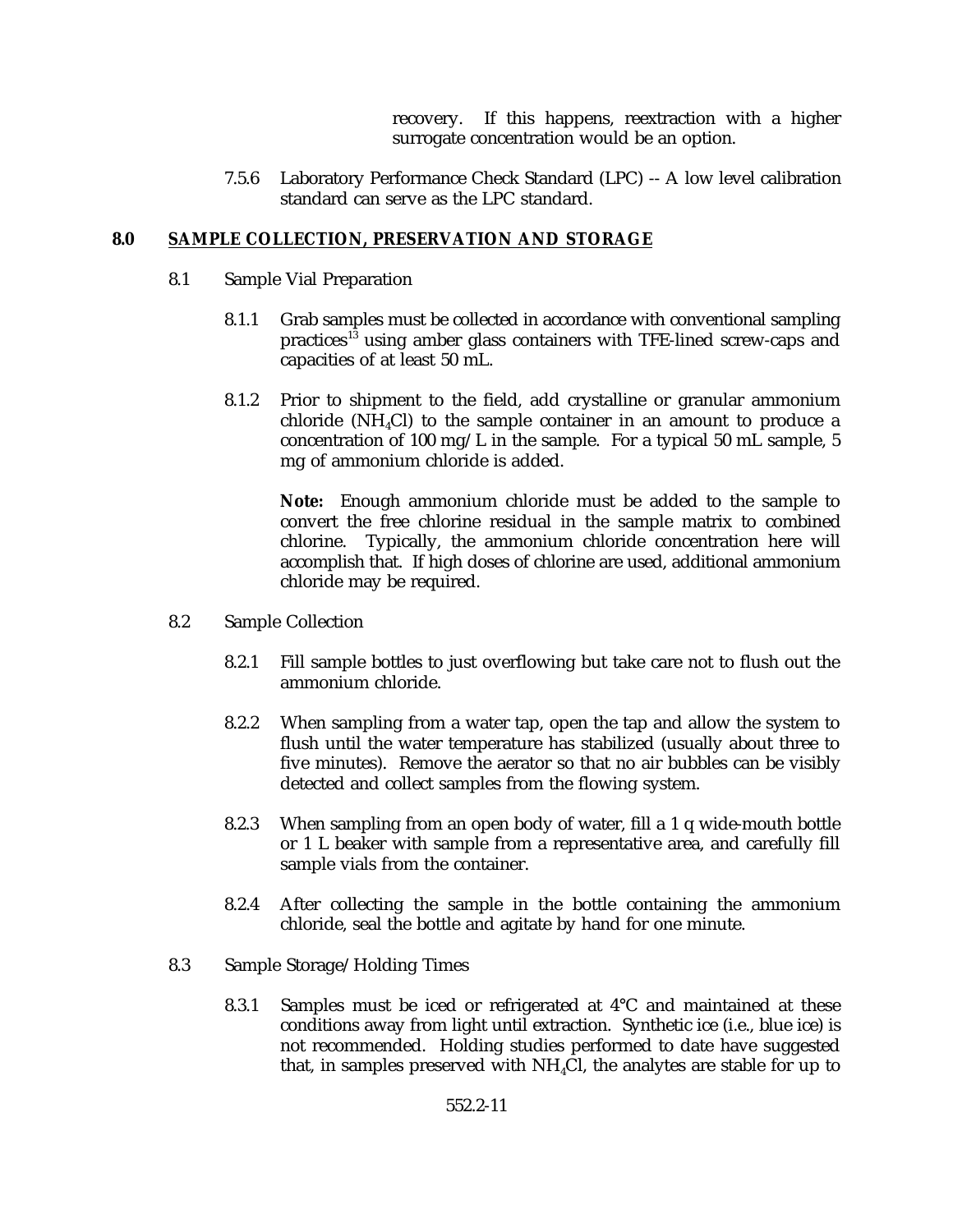14 days. Since stability may be matrix dependent, the analyst should verify that the prescribed preservation technique is suitable for the samples under study.

8.3.2 Extracts (Section 11.2.7) must be stored at 4°C or less away from light in glass vials with Teflon-lined caps. Extracts must be analyzed within seven days from extraction if stored at 4°C or within 14 days if stored at -10°C or less.

## **9.0 QUALITY CONTROL**

- 9.1 Each laboratory that uses this method is required to operate a formal quality control (QC) program. Minimum quality control requirements are monitoring the laboratory performance check standard, initial demonstration of laboratory capability, performance of the method detection limit study, analysis of laboratory reagent blanks and laboratory fortified sample matrices, determination of surrogate compound recoveries in each sample and blank, monitoring internal standard peak area or height in each sample, blank and CCC, and analysis of QC samples. Additional QC practices may be added.
- 9.2 Laboratory Performance Check Standard (LPC)

At the beginning of an analysis set, prior to any calibration standard or sample analysis and after an initial solvent analysis, a LPC must be analyzed. This check standard insures proper performance of the GC by evaluation of the instrument parameters of detector sensitivity, peak symmetry, and peak resolution. It furthermore serves as a check on the continuity of the instrument's performance. In regards to sensitivity, it allows the analyst to ascertain that this parameter has not changed drastically since the analysis of the MDL study. Inability to demonstrate acceptable instrument performance indicates the need for reevaluation of the instrument system. Criteria are listed in Table 8.

- 9.2.1 The sensitivity requirement is based on the EDLs published in this method. If laboratory EDLs differ from those listed in Table 2, concentrations of the LPC standard may be adjusted to be compatible with the laboratory EDLs.
- 9.2.2 If column or chromatographic performance cannot be met, one or more of the following remedial actions should be taken. Break off approximately 1 m of the injector end of the column and re-install, install a new column, adjust column flows or modify the oven temperature program.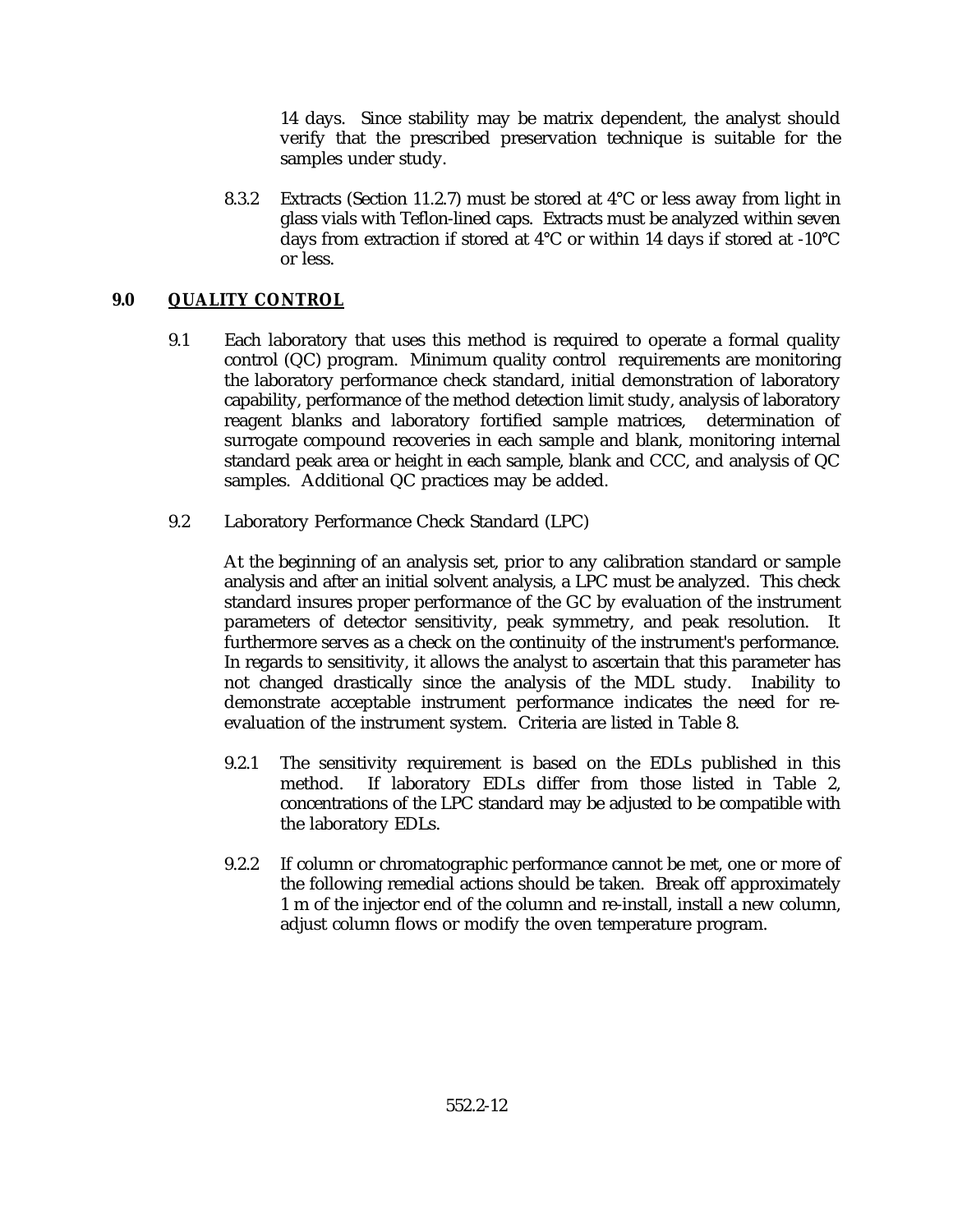- 9.3 Initial Demonstration of Capability (IDC)
	- 9.3.1 Calibrate for each analyte of interest as specified in Section 10.0. Select a representative fortification concentration for each of the target analytes. Concentrations near those in Table 4 are recommended. Prepare four to seven replicates laboratory fortified blanks by adding an appropriate aliquot of the primary dilution standard or quality control sample to reagent water. (This reagent water should contain ammonium chloride at the same concentration as that specified for samples as per Section 8.1.2.) Analyze the LFBs according to the method beginning in Section 11.0.
	- 9.3.2 Calculate the mean percent recovery and the standard deviation of the recoveries. For each analyte, the mean recovery value, expressed as a percentage of the true value, must fall in the range of 80-120% and the relative standard deviation should be less than 20%. For those compounds that meet these criteria, performance is considered acceptable and sample analysis may begin. For those compounds that fail these criteria, this procedure must be repeated using four to seven fresh samples until satisfactory performance has been demonstrated. Maintain these data on file to demonstrate initial capabilities.
	- 9.3.3 Furthermore, before processing any samples, the analyst must analyze at least one laboratory reagent blank to demonstrate that all glassware and reagent interferences are under control.
	- 9.3.4 The initial demonstration of capability is used primarily to preclude a laboratory from analyzing unknown samples via a new, unfamiliar method prior to obtaining some experience with it. As laboratory personnel gain experience with this method, the quality of data should improve beyond those required here.
	- 9.3.5 The analyst is permitted to modify GC columns, GC conditions, internal standard or surrogate compounds. Each time such method modifications are made, the analyst must repeat the procedures in Section 9.3.1 through Section 9.3.4 and Section 9.4.
- 9.4 Method Detection Limit Study (MDL)
	- 9.4.1. Prior to the analysis of any field samples, the method detection limits must be determined. Initially, estimate the concentration of an analyte which would yield a peak equal to five times the baseline noise and drift. Prepare seven replicate LFBs at this estimated concentration with reagent water that contains ammonium chloride at the same concentration as that specified for samples as per Section 8.1.2. Analyze the LFBs according to the method beginning in Section 11.0.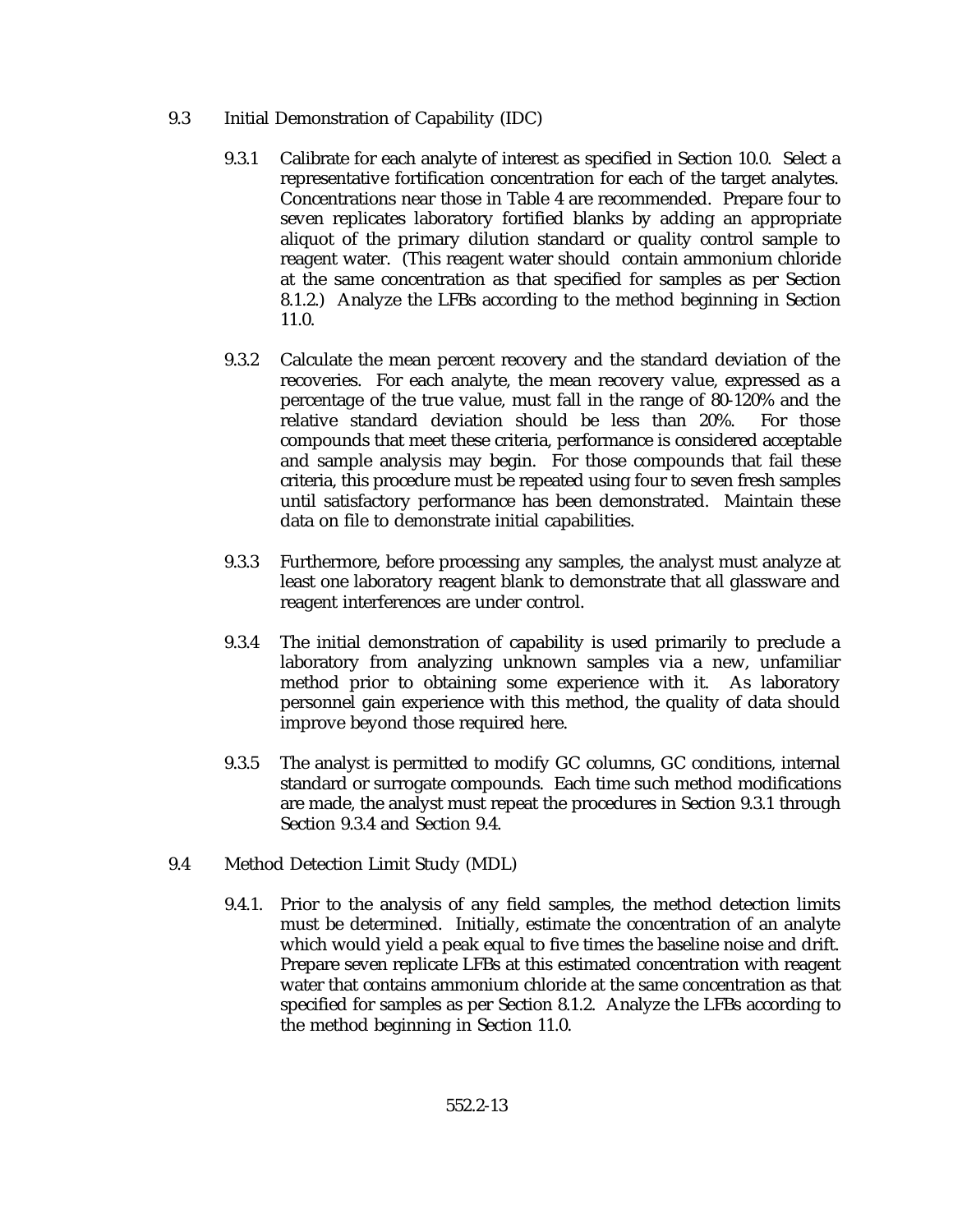- 9.4.2. Calculate the mean recovery and the standard deviation for each analyte. Multiply the student's t value at 99% confidence and n-1 degrees of freedom (3.143 for seven replicates) by this standard deviation to yield a statistical estimate of the detection limit. This calculated value is the MDL.
- 9.4.3. Since the statistical estimate is based on the precision of the analysis, an additional estimate of detection can be determined based upon the noise and drift of the baseline as well as precision. This estimate is the EDL (Table 2).
- 9.5 Laboratory Reagent Blanks (LRB) -- Each time a set of samples is extracted or reagents are changed, a LRB must be analyzed. If the LRB produces an interferant peak within the retention time window (Section 12.3) of any analyte that would prevent the determination of that analyte or a peak of concentration greater than the MDL for that analyte, the analyst must determine the source of contamination and eliminate the interference before processing samples. Field samples of an extraction set associated with an LRB that has failed the specified criteria are considered suspect.

**Note:** Reagent water containing ammonium chloride at the same concentrations as in the samples (Section 8.1.2) is used to prepare the LRB.

- 9.6 Laboratory Fortified Blank (LFB) -- Since this method utilizes procedural calibration standards, which are fortified reagent water, there is no difference between the LFB and the continuing calibration check standard. Consequently, the analysis of an LFB is not required (Section 10.2).
- 9.7 Laboratory Fortified Sample Matrix (LFM)
	- 9.7.1 Chlorinated water supplies will usually contain significant background concentrations of several method analytes, especially dichloroacetic acid (DCAA) and trichloroacetic acid (TCAA). The concentrations of these acids may be equal to or greater than the fortified concentrations. Relatively poor accuracy and precision may be anticipated when a large background must be subtracted. For many samples, the concentrations may be so high that fortification may lead to a final extract with instrumental responses exceeding the linear range of the electron capture detector. If this occurs, the extract must be diluted. In spite of these problems, sample sources should be fortified and analyzed as described below. By fortifying sample matrices and calculating analyte recoveries, any matrix induced analyte bias is evaluated.
	- 9.7.2. The laboratory must add known concentrations of analytes to one sample per extraction set or a minimum of 10% of the samples, whichever is greater. The concentrations should be equal to or greater than the background concentrations in the sample selected for fortification. If the fortification level is less than the background concentration, recoveries are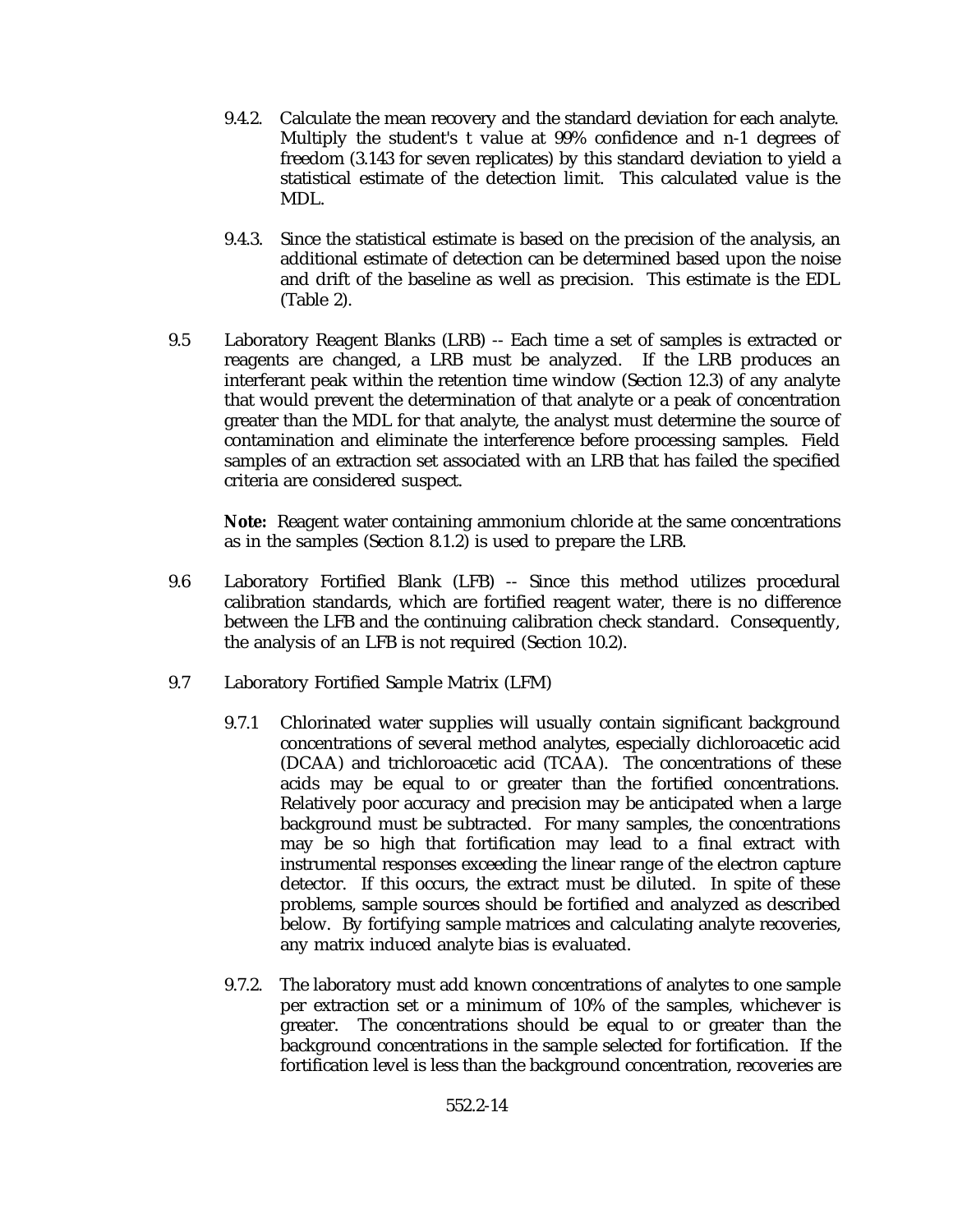not reported. Over time, samples from all routine sample sources should be fortified.

9.7.3 Calculate the mean percent recovery, R, of the concentration for each analyte, after correcting the total mean measured concentration, A, from the fortified sample for the back-ground concentration, B, measured in the unfortified sample, i.e.:

 $R = 100 (A - B) / C$ ,

where:  $C =$  the fortifying concentration

In order for the recoveries to be considered acceptable, they must fall between 70% and 130% for all the target analytes.

- 9.7.4 If a recovery falls outside of this acceptance range, a matrix induced bias can be assumed for the respective analyte and the data for that analyte must be reported to the data user as suspect due to matrix effects.
- 9.8 Assessing Surrogate Recovery

The surrogate analyte is fortified into the aqueous portion of all continuing calibration standards, samples and laboratory reagent blanks. The surrogate is a means of assessing method performance in every analysis from extraction to final chromatographic performance.

- 9.8.1 When surrogate recovery from a sample, blank or CCC is <70% or >130%, check 1) calculations to locate possible errors, 2) standard solutions for degradation, 3) contamination, and 4) instrument performance. If those steps do not reveal the cause of the problem, reanalyze the extract.
- 9.8.2 If the extract reanalysis meets the surrogate recovery criterion, report only data for the reanalyzed extract.
- 9.8.3 If the extract reanalysis fails the 70-130% recovery criterion, the analyst should check the calibration by analyzing the most recently acceptable continuing calibration check standard. If the CCC fails the criteria of Section 10.2.1, recalibration is in order per Section 10.1. If the CCC is acceptable, it may be necessary to extract another aliquot of sample. If the sample re-extract also fails the recovery criterion, report all data for that sample as suspect.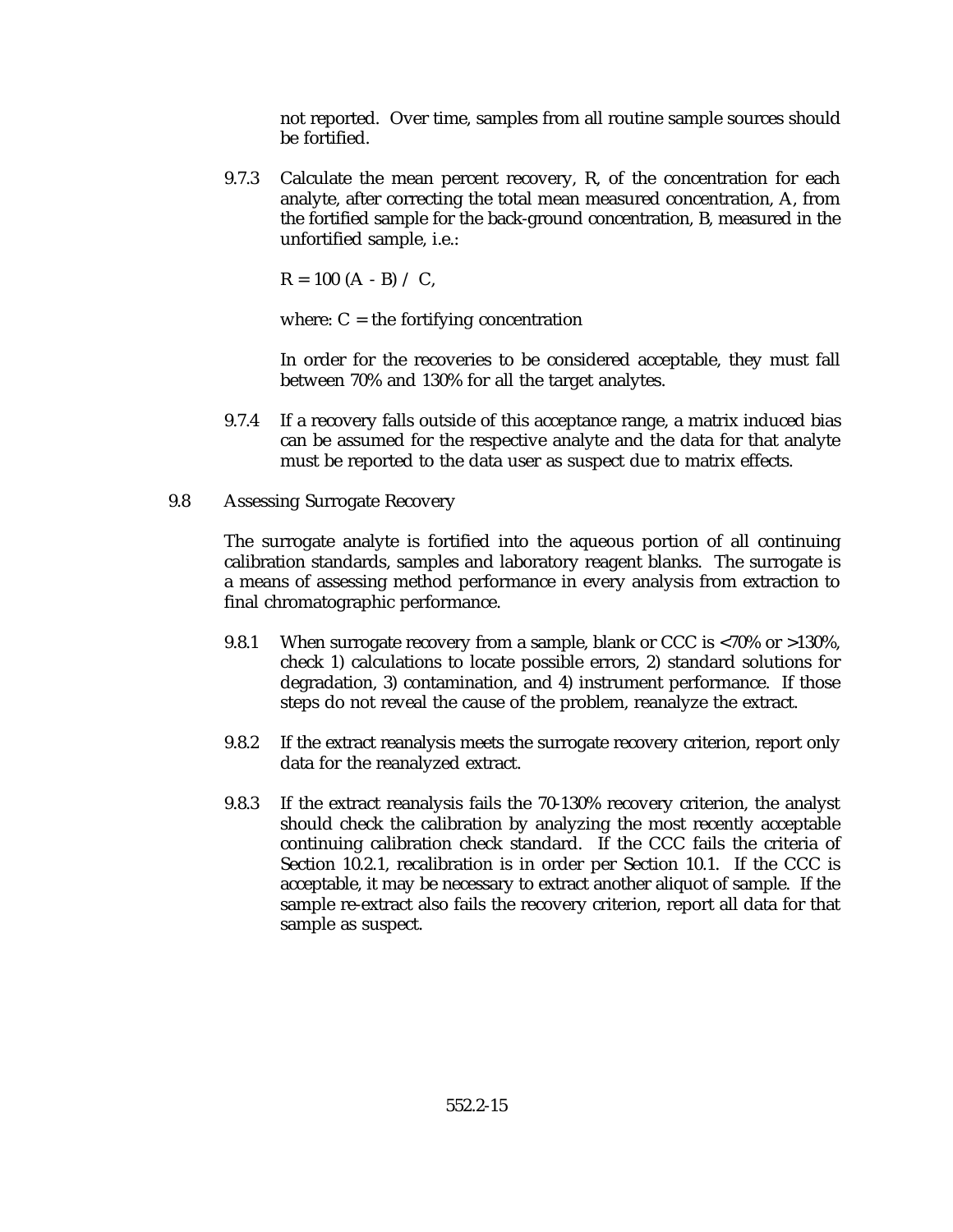- 9.9 Assessing the Internal Standard
	- 9.9.1. The analyst must to monitor the IS response (peak area or peak height) of all injections during each analysis day. A mean IS response should be determined from the five-point calibration curve. The IS response for any run should not deviate from this mean IS response by more than 30%. It is also acceptable if the IS response of a injection is within 15% of the daily continuing calibration standard IS response.
	- 9.9.2 If a deviation greater than this occurs with an individual extract, optimize instrument performance and inject a second aliquot of that extract.
		- 9.9.2.1 If the reinjected aliquot produces an acceptable internal standard response, report results for that aliquot.
		- 9.9.2.2 If a deviation of greater than 30% is obtained for the reinjected extract, the analyst should check the calibration by analyzing the most recently acceptable CCC. If the CCC fails the criteria of Section 10.2.1, recalibration is in order per Section 10.1. If the CCC is acceptable, analysis of the sample should be repeated beginning with Section 11.0, provided the sample is still available. Otherwise, report results obtained from the reinjected extract, but annotate as suspect.
- 9.10 Quality Control Sample (QCS) -- At least quarterly, analyze a QCS from an external source. If measured analyte concentrations are not of acceptable accuracy, check the entire analytical procedure to locate and correct the problem source.
- 9.11 The laboratory may adapt additional QC practices for use with this method. The specific practices that are most productive depend upon the needs of the laboratory and the nature of the samples. For example, field or laboratory duplicates may be analyzed to assess the precision of the environmental measurements or FRBs may be used to assess contamination of samples under site conditions, transportation and storage.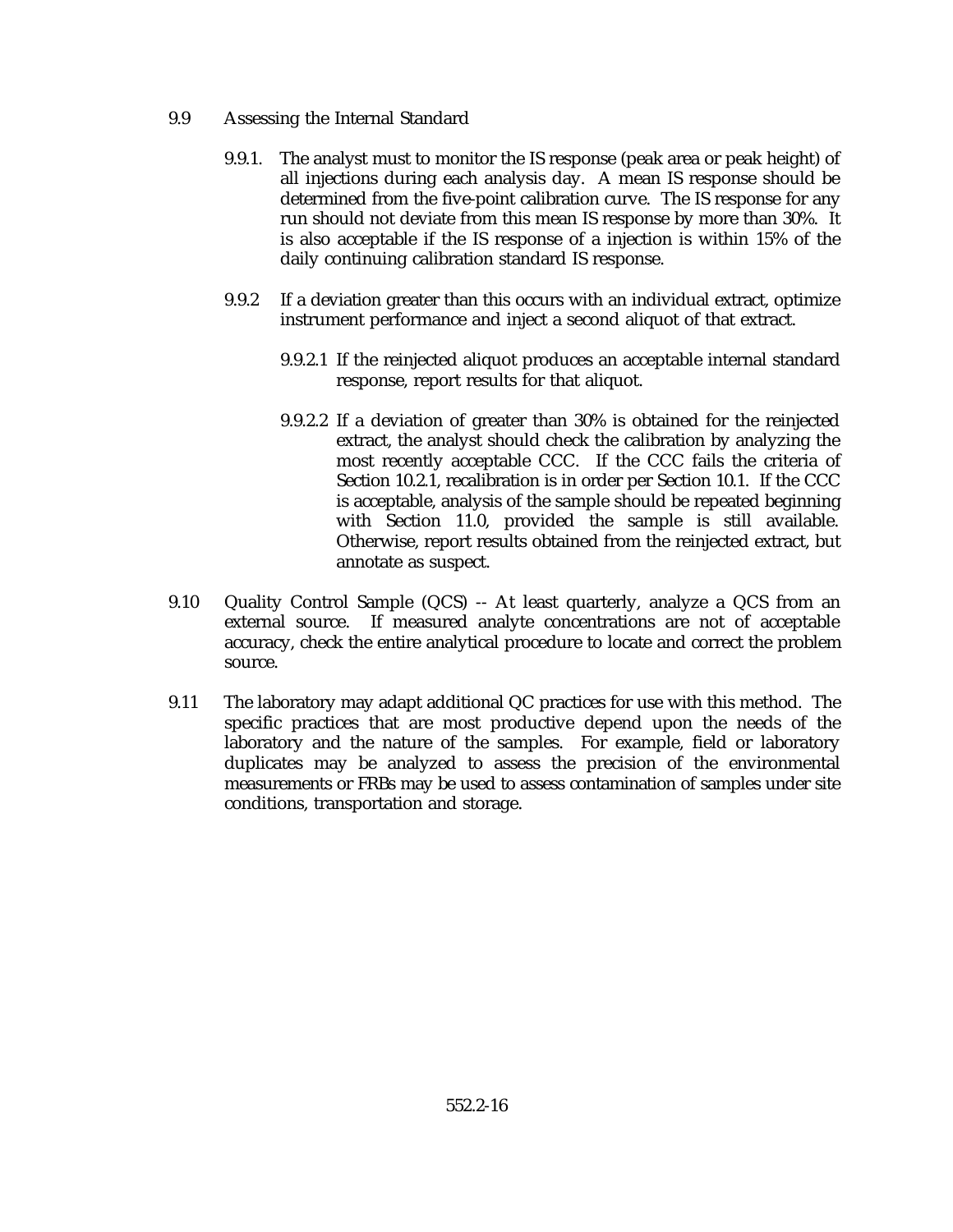### **10.0 CALIBRATION AND STANDARDIZATION**

- 10.1 Initial Calibration Curve
	- 10.1.1 Calibration is performed by extracting procedural standards, i.e.; fortified reagent water, by the procedure set forth in Section 11.0. A five-point calibration curve is to be prepared by diluting the primary dilution standard into MTBE at the appropriate levels. The desired amount of each MTBE calibration standard is added to separate 40 mL aliquots of reagent water to produce a calibration curve ranging from the detection limit to approximately 50 times the detection limit. (These MTBE calibration standards should be prepared so that 20 µL or less of the solution is added the water aliquots.) Also, the reagent water used for the procedural standards contains ammonium chloride at the same concentration as that in the samples as per Section 8.1.2.
	- 10.1.2 Establish GC operating parameters equivalent to the suggested specifications in Table 1. The GC system must be calibrated using the internal standard (IS) technique. Other columns or conditions may be used if equivalent or better performance can be demonstrated.
	- 10.1.2 Five calibration standards are required. The lowest should contain the analytes at a concentration near to but greater than the MDL (Table 2) for each compound. The others should be evenly distributed throughout the concentration range expected in the samples.
	- 10.1.3 Inject  $2 \mu L$  of each calibration standard extract and tabulate peak height or area response and concentration for each analyte and the internal standard.
	- 10.1.4 Generate a calibration curve by plotting the area ratios  $(A_{a}/A_{b})$  against the concentration  $C_a$  of the five calibration standards.

where:  $A_a$  = the peak area of the analyte  $A_{is}$  = the peak area of the internal standard  $C_a$  = the concentration of the analyte

This curve can be defined as either first or second order. Also, the working calibration curve must be verified daily by measurement of one or more calibration standards (Section 10.2). If the response for any analyte falls outside the predicted response by more than 30%, the calibration check must be repeated using a freshly prepared calibration standard. Should the retest fail, a new calibration curve must be generated.

10.1.5 Alternately, an average relative response factor can be calculated and used for quantitation. Relative response factors are calculated for each analyte at the five concentration levels using the equation below: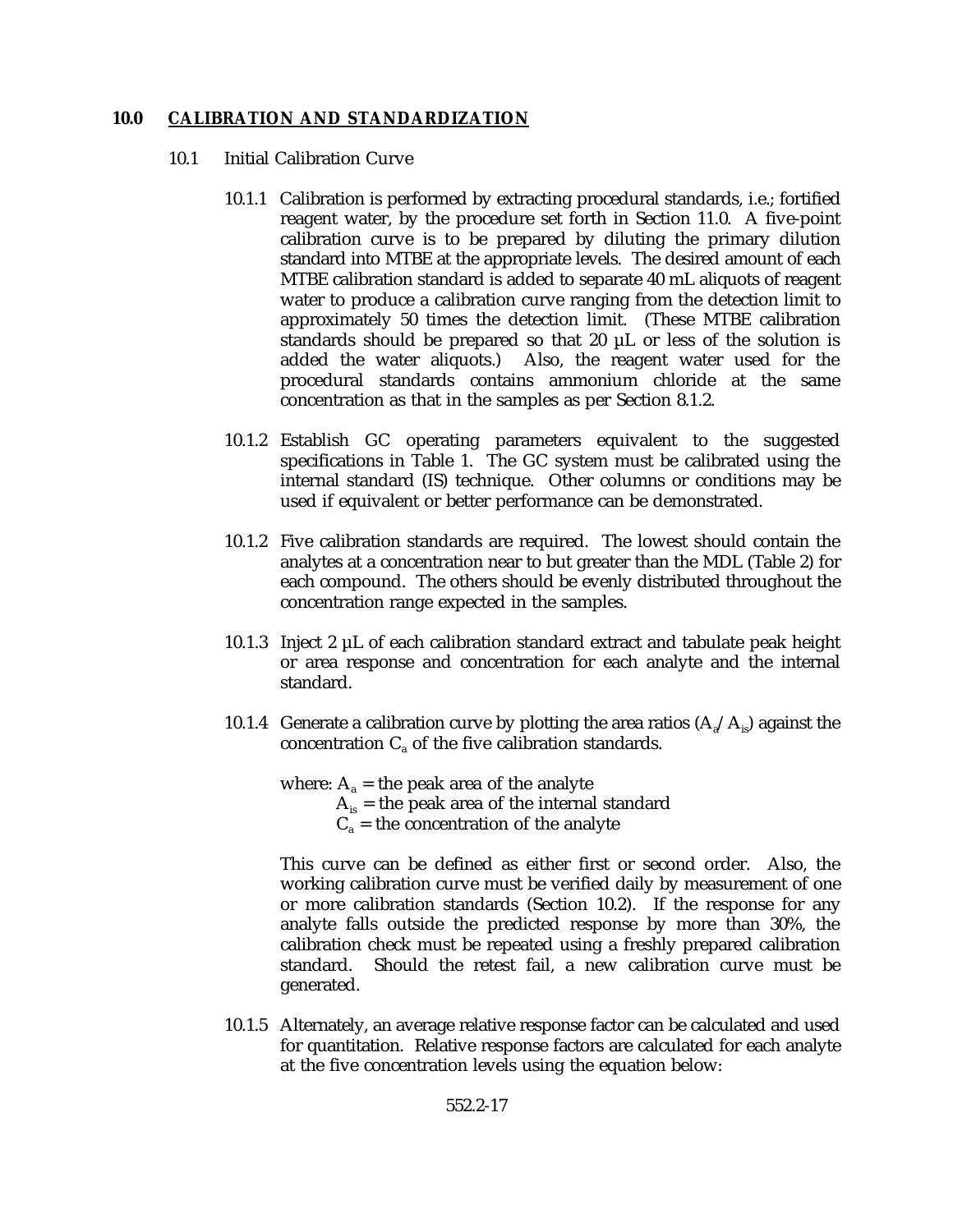$$
RRF = \frac{(A_a) (C_{is})}{(A_{is}) (C_a)}
$$

If the RRF value over the working range is constant (<20% RSD), the RRF can be assumed to be invariant and the average RRF used for calculations. Also, the average RRF must be verified daily by measurement of one or more calibration standards (Section 10.2). If the RRF for the continuing calibration standard deviates from the average RRF by more than 30%, the calibration check must be repeated using a freshly prepared calibration standard. Should the retest fail, a new calibration curve must be generated.

- 10.1.6 A data system may be used to collect the chromatographic data, calculate relative response factors, or calculate linear or second order calibration curves.
- 10.2 Continuing Calibration Check (CCC)
	- 10.2.1 At least one CCC must be extracted with each set of samples. A CCC must be analyzed at the beginning of each analysis set, after every tenth sample analysis and after the final sample analysis, to ensure that the instrument is still within calibration. These checks should be at two different concentration levels. Calculate analyte recoveries for all target analytes. In order for the calibration check to be considered valid and subsequently for the preceding ten samples to be considered acceptable with respect to calibration, recoveries must fall between 70% and 130% for all the target analytes.

**Note:** Continuing calibration check standards need not necessarily be different extracts but can be injections from the same extract as long as the holding time requirements (Section 8.3.2) are met.

10.2.2 If this criteria cannot be met, the continuing calibration check standard extract is re-injected in order to determine if the response deviations observed from the initial analysis are repeated. If this criteria still cannot be met, a second CCC should be extracted and analyzed or a CCC that has already been analyzed and has been found to be acceptable should be run. If this second CCC fails, then the instrument is considered out of calibration and needs to be recalibrated.

#### **11.0 PROCEDURE**

- 11.1 Sample Extraction
	- 11.1.1 Remove the samples from storage (Section 8.3.1) and allow them to equilibrate to room temperature.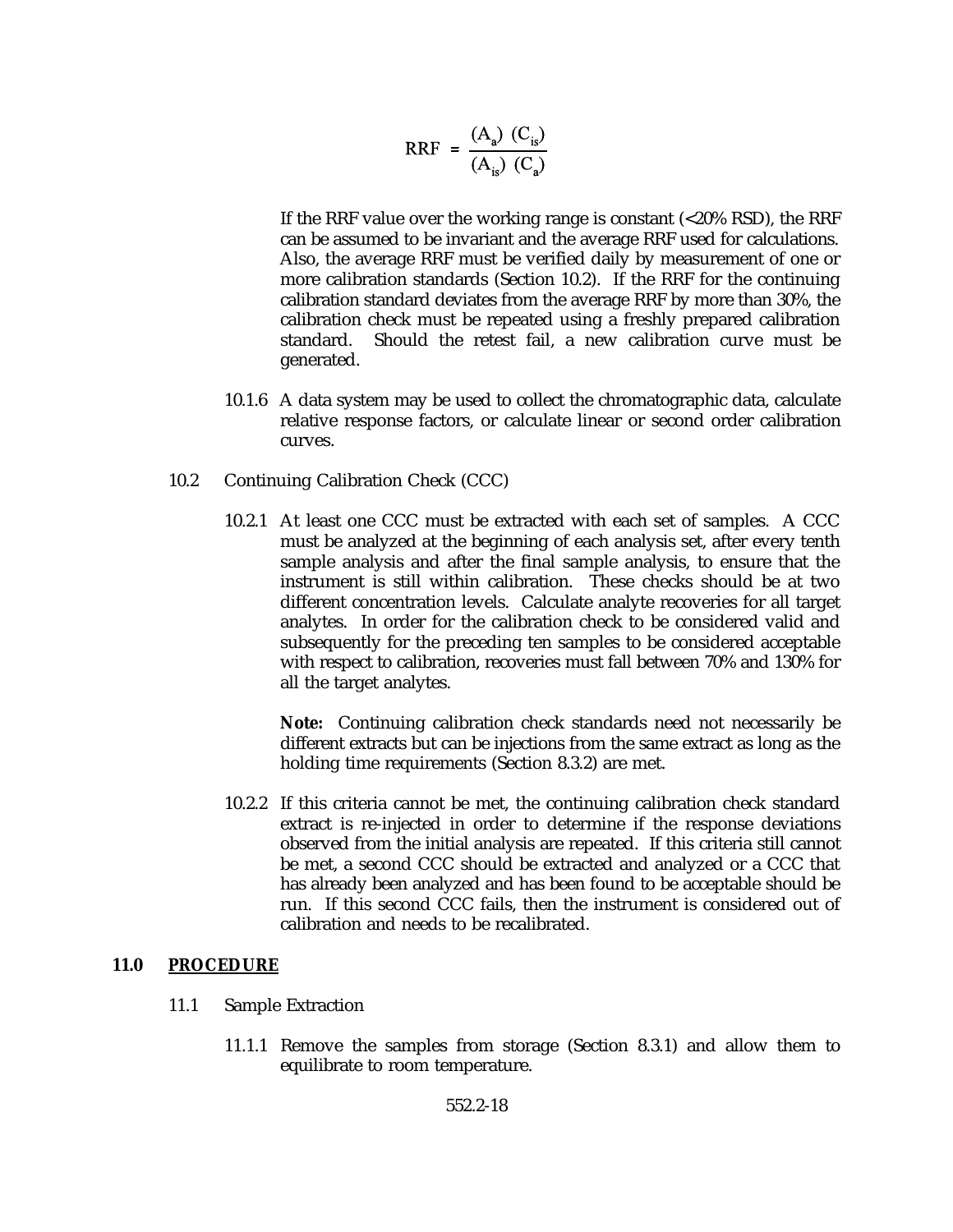- 11.1.2 Place 40 mL of the water sample into a precleaned 60 mL glass vial with a Teflon-lined screw cap using a graduated cylinder.
- 11.1.3 Add 20 µL of surrogate standard (10.0 µg/mL 2,3-dibromopropionic acid in MTBE per Section 7.5.2).

**Note:** When fortifying an aqueous sample with either surrogate or target analytes contained in MTBE, be sure that the needle of the syringe is well below the level of the water. After injection, cap the sample and invert once. This insures that the standard solution is mixed well with the water.

- 11.1.4 Adjust the pH to less than 0.5 by adding at least 2 mL of concentrated sulfuric acid. Cap, shake and then check the pH with a pH meter or narrow range pH paper.
- 11.1.5 Quickly add approximately 2 g of copper II sulfate pentahydrate and shake until dissolved. This colors the aqueous phase blue and therefore allows for the analyst to better distinguish between the aqueous phase and the organic phase in this microextraction.
- 11.1.6 Quickly add 16 g of muffled sodium sulfate and shake for three to five minutes until almost all is dissolved. Sodium sulfate is added to increase the ionic strength of the aqueous phase and thus further drive the haloacetic acids into the organic phase. The addition of this salt and the copper II sulfate should be done quickly so that the heat generated from the addition of the acid (Section 11.1.4) will help dissolve the salts.
- 11.1.7 Add 4.0 mL MTBE and place on the mechanical shaker for 30 minutes. (If hand-shaken, two minutes is sufficient if performed vigorously).
- 11.1.8 Allow the phases to separate for approximately five minutes.

### 11.2 Methylation

- 11.2.1 Using a pasteur pipet, transfer approximately 3 mL of the upper MTBE layer to a 15 mL graduated conical centrifuge tube.
- 11.2.2 Add 1 mL 10% sulfuric acid in methanol to each centrifuge tube.
- 11.2.3 Cap the centrifuge tubes and place in the heating block (or sand bath) at 50°C and maintain for two hours. The vials must fit snugly into the heating block to ensure proper heat transfer. At this stage, methylation of the method analytes is attained.
- 11.2.4 Remove the centrifuge tubes from the heating block (or sand bath) and allow them to cool before removing the caps.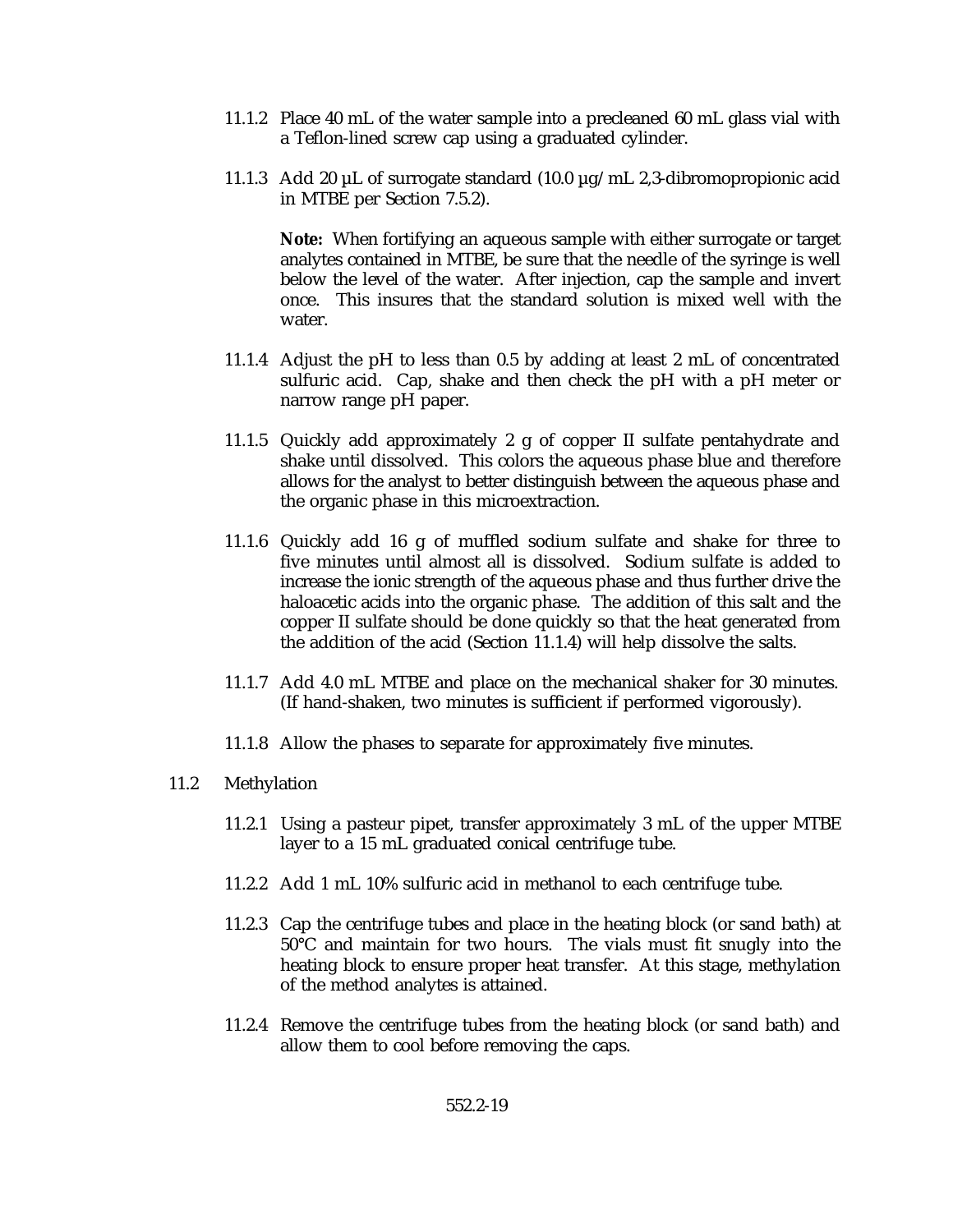- 11.2.5 Add 4 mL saturated sodium bicarbonate solution to each centrifuge tube in 1 mL increments. Exercise caution when adding the solution because the evolution of  $CO<sub>2</sub>$  in this neutralization reaction is rather rapid.
- 11.2.6 Shake each centrifuge tube for two minutes. As the neutralization reaction moves to completion, it is important to continue to exercise caution by venting frequently to release the evolved CO<sub>2</sub>.
- 11.2.7 Transfer exactly 1.0 mL of the upper MTBE layer to an autosampler vial. A duplicate vial should be filled using the excess extract.
- 11.2.8 Add 10 µL of internal standard to the vial to be analyzed. (25 µg/mL 1,2,3-trichloropropane in MTBE per Section 7.5.1).
- 11.2.9 Analyze the samples as soon as possible. The sample extract may be stored up to seven days if kept at 4°C or less or up to 14 days if kept at -10°C or less. Keep the extracts away from light in amber glass vials with Teflon-lined caps.
- 11.3 Gas Chromatography
	- 11.3.1 Table 1 summarizes recommended GC operating conditions and retention times observed using this method. Figure 1 illustrates the performance of the recommended primary column with the method analytes. Figure 2 illustrates the performance of the recommended confirmation column with the method analytes. Concentrations of the analytes of these chromatograms are those listed in Table 4 for the fortified reagent water samples. Other GC columns or chromatographic conditions may be used if the requirements of Section 9.0 are met.
	- 11.3.2 Calibrate the system (Section 10.1) or verify the existing calibration by analysis of a CCC daily as described in Section 10.2.
	- 11.3.3 Inject 2  $\mu$ L of the sample extract. Record the resulting peak sizes in area or height units.
	- 11.3.4 If the response for the peak exceeds the working range of the system, dilute the extract, add an appropriate additional amount of internal standard and reanalyze. The analyst must not extrapolate beyond the calibration range established.

### **12.0 DATA ANALYSIS AND CALCULATIONS**

12.1 Identify sample components by comparison of retention times to retention data from the calibration standard analysis. If the retention time of an unknown peak corresponds, within limits (Section 12.2), to the retention time of a standard compound, then the identification is considered positive. Calculate analyte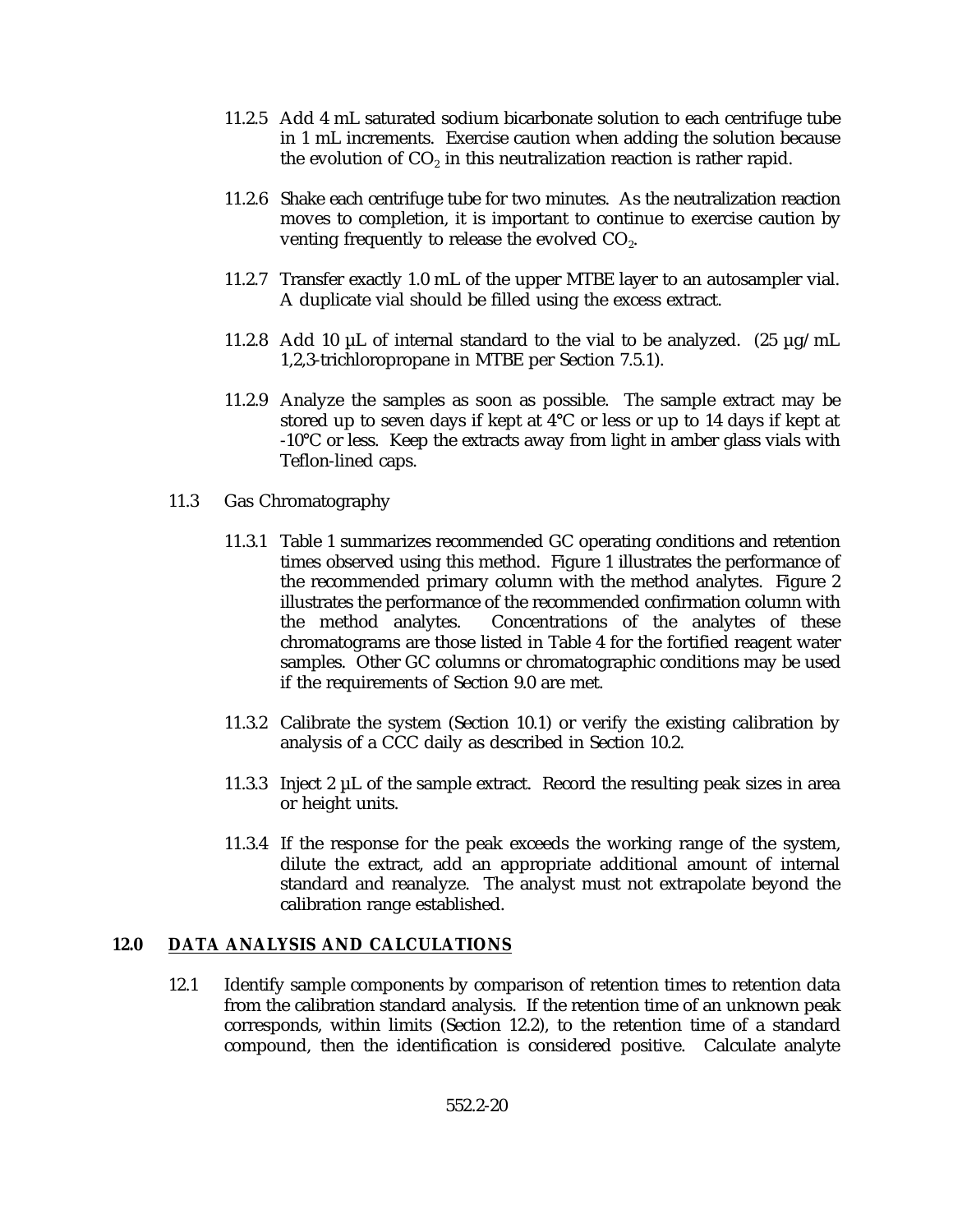concentrations in the samples and reagent blanks from the calibration curves generated in Section 10.1.

12.2 If an average relative response factor has been calculated (Section 10.1.5), analyte concentrations in the samples and reagent blanks are calculated using the following equation:

$$
C_a = \frac{(A_a) (C_{is})}{(A_{is}) (RRF)}
$$

12.3 The width of the retention time window used to make identifications should be based upon measurements of actual retention time variations of standards over the course of a day. Three times the standard deviation of a retention time can be used to calculate a suggested window size for a compound. However, the experience of the analyst should weigh heavily in the interpretation of chromatogram.

## **13.0 METHOD PERFORMANCE**

13.1 In a single laboratory, recovery and precision data were obtained at three concentrations in reagent water (Tables 3 and 4). The MDL and EDL data are given in Table 2. In addition, recovery and precision data were obtained at a medium concentration for dechlorinated tap water (Table 5), high ionic strength reagent water (Table 6) and high humectant ground water (Table 7).

### **14.0 POLLUTION PREVENTION**

- 14.1 This method utilizes a micro-extraction procedure which requires the use of very small quantities of organic solvents. This feature reduces the hazards involved with the use of large volumes of potentially harmful organic solvents needed for conventional liquid-liquid extractions. This method also uses acidic methanol as the derivatizing reagent.
- 14.2 For information about pollution prevention that may be applicable to laboratory operations consult "Less is Better: Laboratory Chemical Management for Waste Reduction" available from the American Chemical Society's Department of Government Relations and Science Policy, 1155 16th Street N.W., Washington, D.C. 20036.

# **15.0 WASTE MANAGEMENT**

15.1 Due to the nature of this method there is little need for waste management. No large volumes of solvents or hazardous chemicals are used. The matrices of concern are finished drinking water or source water. However, the Agency requires that laboratory waste management practices be conducted consistent with all applicable rules and regulations, and that laboratories protect the air, water,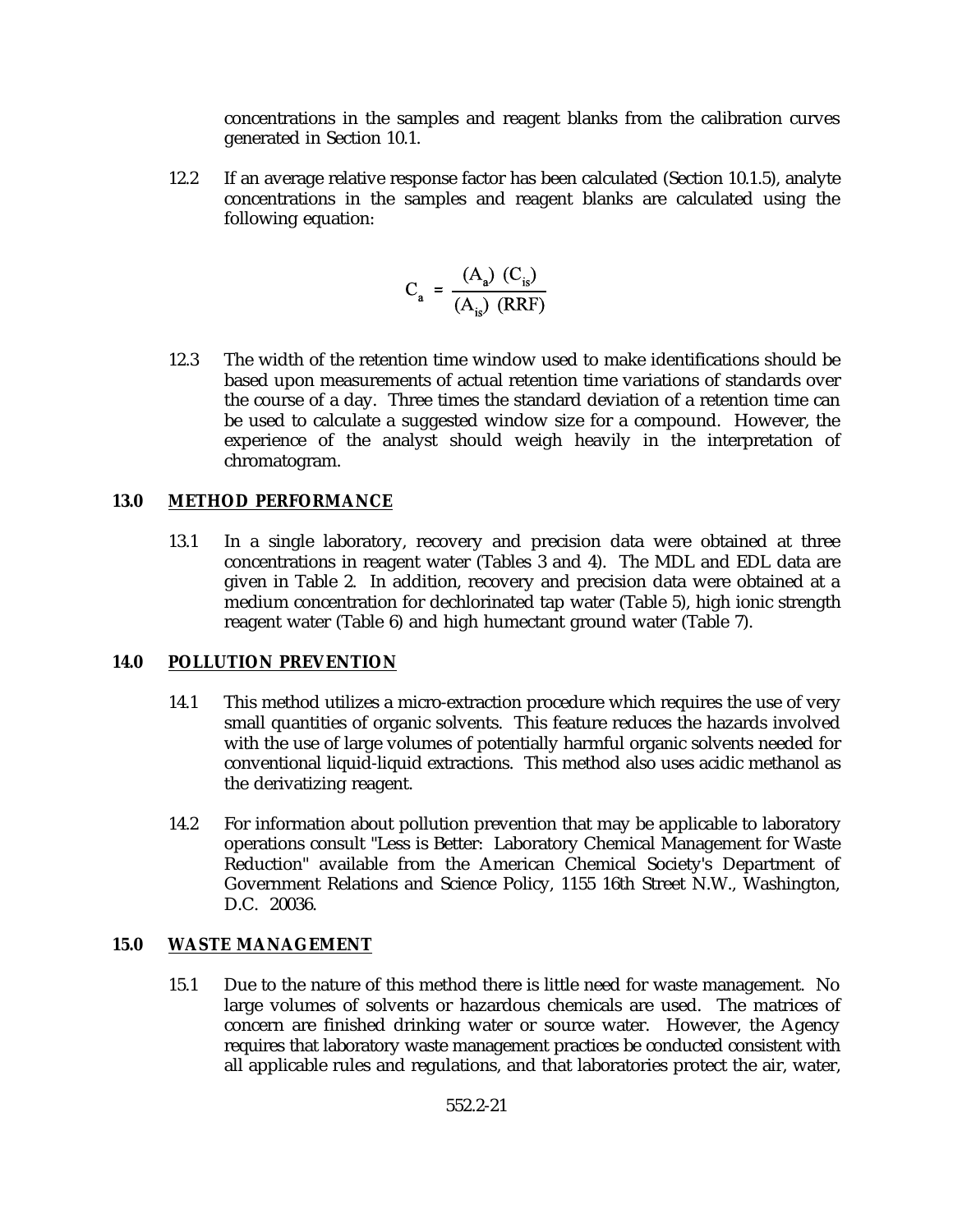and land by minimizing and controlling all releases from fume hoods and bench operations. Also compliance is required with any sewage discharge permits and regulations, particularly the hazardous waste identification rules and land disposal restrictions. For further information on waste management, consult "The Waste Management Manual for Laboratory Personnel" also available from the American Chemical Society at the address in Section 14.2.

### **16.0 REFERENCES**

- 1. Quimby, B.D., Delaney, M.F., Uden. P.C. and Barnes, R.M. Anal. Chem. 52, 1980, pp. 259-263.
- 2. Uden, P.C. and Miller, J.W., J. Am. Water Works Assoc. 75, 1983, pp. 524-527.
- 3. Hodgeson, J.W. and Cohen, A.L. and Collins, J.D. "Analytical Methods for Measuring Organic Chlorination Byproducts", Proceedings Water Quality Technology Conference (WQTC-16), St. Louis, MO, Nov. 13-17, 1988, American Water Works Association, Denver, CO, pp. 981-1001.
- 4. Fair. P.S., Barth, R.C. "Comparison of the Microextraction Procedure and Method 552 for the Analysis of HAAs and Chlorophenols", Journal AWWA, November, 1992, pp. 94-98.
- 5. Chinn, R. and Krasner, S. "A Simplified Technique for the Measurement of Halogenated Organic Acids in Drinking Water by Electron Capture Gas Chromatography". Presented at the 28th Pacific Conference on Chemistry and Spectroscopy, Pasadena, CA, October 1989.
- 6. Hodgeson, J. W., Collins, J. D., and Becker, D. A. "Advanced Techniques for the Measurement of Acidic Herbicides and Disinfection Byproducts in Aqueous Samples", Proceedings of the 14th Annual EPA Conference on Analysis of Pollutants in the Environment, Norfolk, VA., May 8-9, 1991. Office of Water Publication No. 821-R-92-001, U.S. Environmental Protection Agency, Washington, DC, pp 165-194.
- 7. Shorney, Holly L. and Randtke, Stephen J. "Improved Methods for Haloacetic Acid Analysis", Proceedings Water Quality Technology Conference, San Francisco, CA, November 6-10, 1994, American Water Works Association, pp 453-475.
- 8. Peters, Rund J.B., Erkelens, Corrie, De Leer, Ed W.B. and De Galan, Leo. "The Analysis of Halogenated Acetic Acids in Dutch Drinking Water", Wat. Res., Vol.25, No.4, 1991, Great Britain, pp 473-477.
- 9. "Carcinogens-Working with Carcinogens", Publication No. 77-206, Department of Health, Education, and Welfare, Public Health Service, Center for Disease Control, National Institute of Occupational Safety and Health, Atlanta, Georgia, August 1977.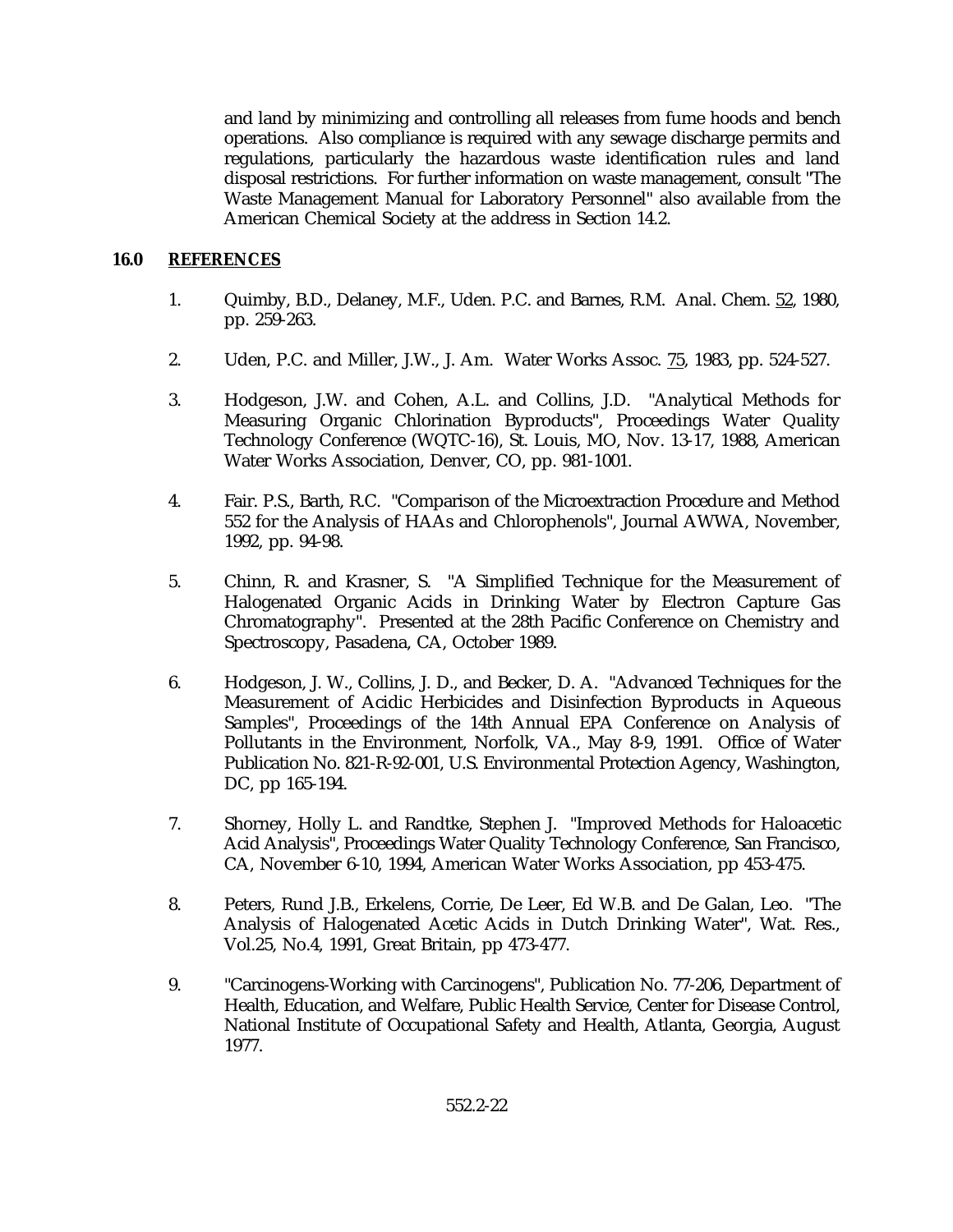- 10. "OSHA Safety and Health Standards, General Industry", (29CFR1910), OSHA 2206, Occupational Safety and Health Administration, Washington, D.C. Revised January 1976.
- 11. "Safety In Academic Chemistry Laboratories", 3rd Edition, American Chemical Society Publication, Committee on Chemical Safety, Washington, D.C., 1979.
- 12. Xie, Yuefeng, Reckhow, David A., and Rajan, R.V. "Spontaneous Methylation of Haloacetic Acids in Methanolic Stock Solutions", Environ. Sci. Technol., Vol. 27, No. 6, 1993, pp1232-1234.
- 13. ASTM Annual Book of Standards, Part 31, D3370, "Standard Practice for Sampling Water", American Society for Testing and Materials, Philadelphia, PA, p. 76, 1980.
- 14. ASTM Annual Book of Standards, Part 31, D3694, "Standard Practice for Preparation of Sample Containers and for Preservation", American Society for Testing and Materials, Philadelphia, PA, p. 679, 1980.
- 15. Glaser, J. A., Foerst, D. L., McKee, G. D., Quave, S. A. and Budde, W. L. Environ. Sci. Technol. 15, 1981, pp. 1426-1435.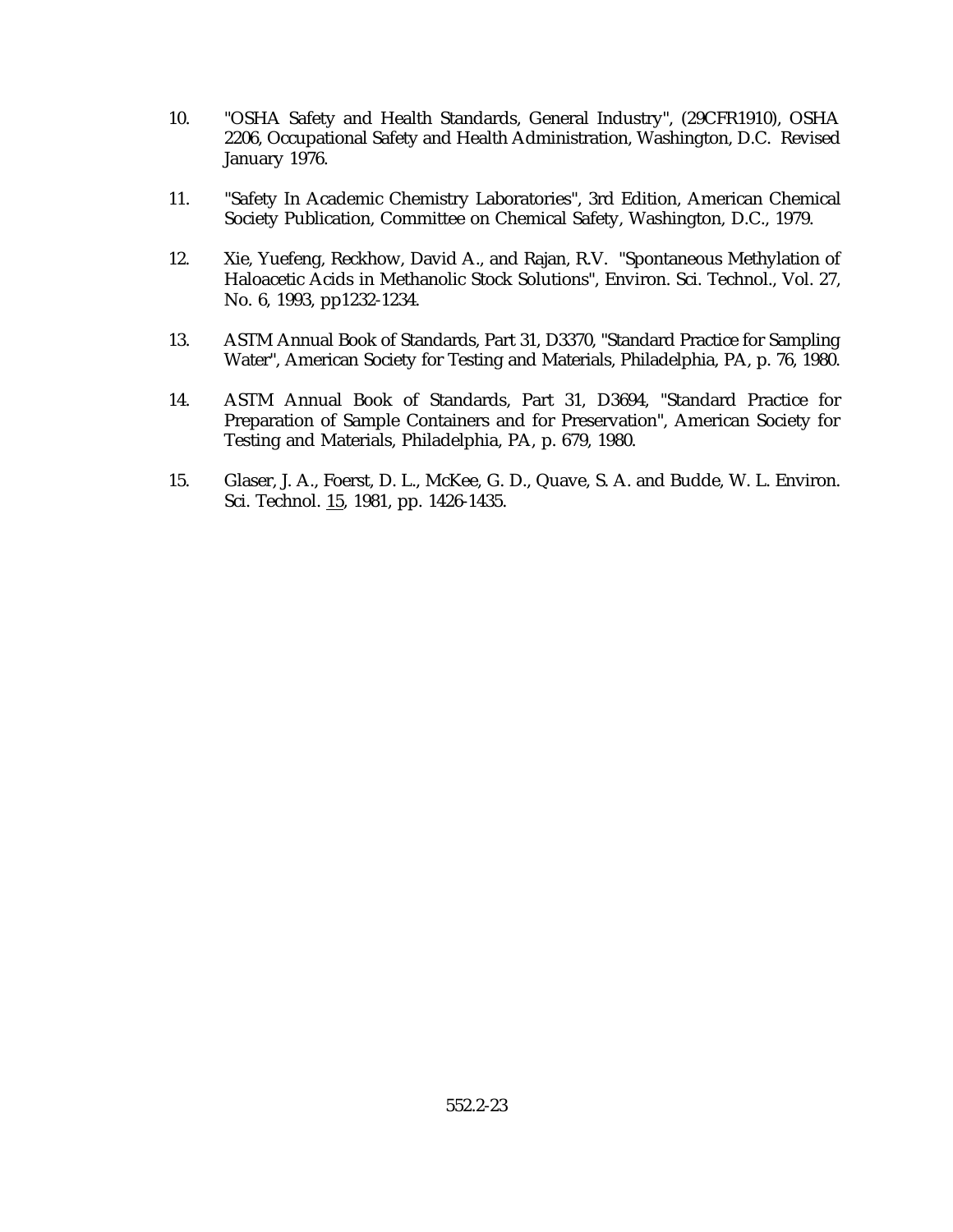# **17. TABLES, DIAGRAMS, FLOWCHARTS, AND VALIDATION DATA**

# **FIGURE 1. ELUTION OF METHOD ANALYTES ON THE PRIMARY COLUMN (DB-5.625)**

## **FIGURE 2. ELUTION OF METHOD ANALYTES ON THE CONFIRMATION COLUMN (DB-1701)**

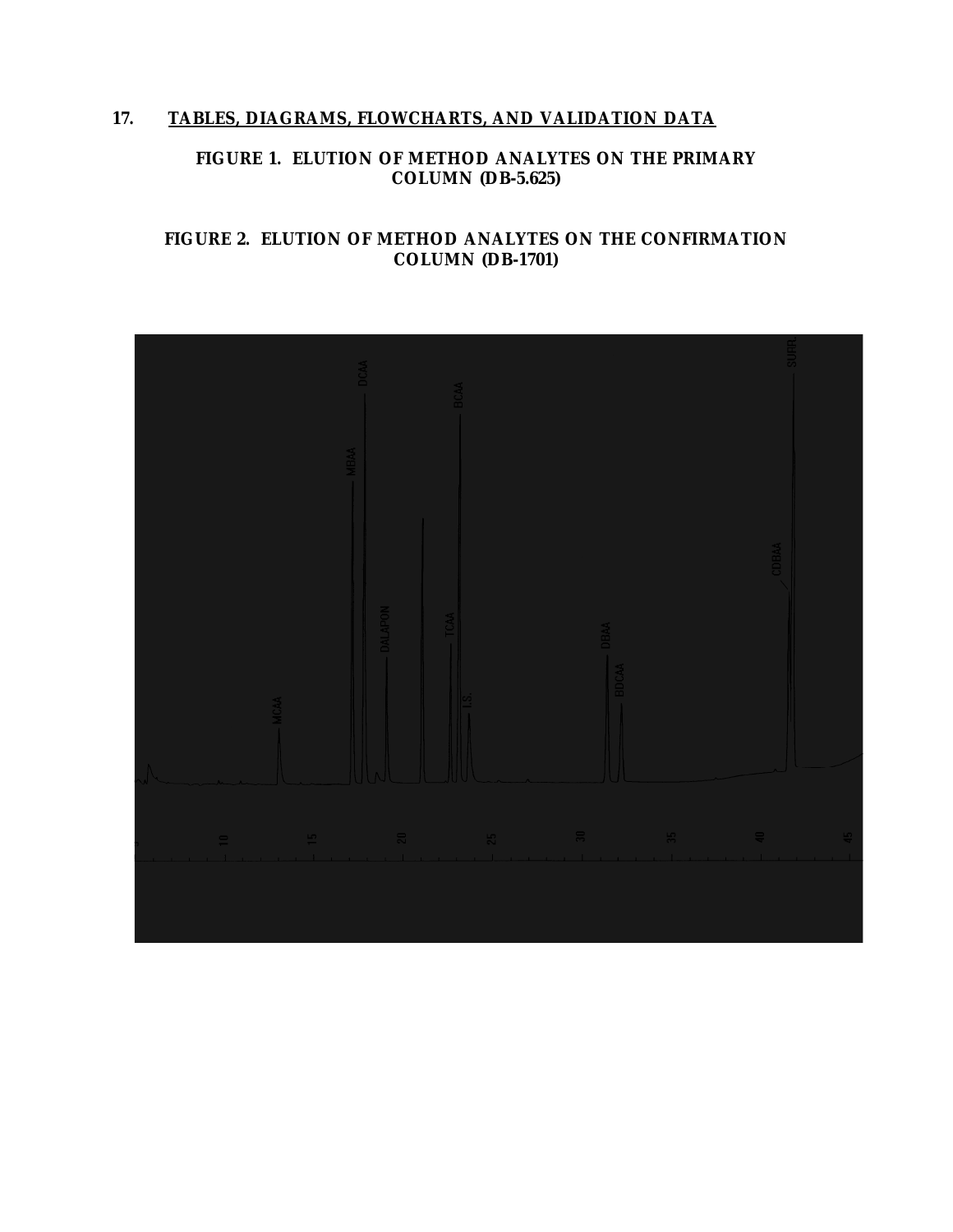|                                  | <b>Retention Time, minutes</b> |                 |  |  |
|----------------------------------|--------------------------------|-----------------|--|--|
| <b>Analyte</b>                   | <b>Column A</b>                | <b>Column B</b> |  |  |
| Monochloroacetic Acid (MCAA)     | 13.03                          | 13.70           |  |  |
| Monobromoacetic Acid (MBAA)      | 17.15                          | 17.33           |  |  |
| Dichloroacetic Acid (DCAA)       | 17.80                          | 17.88           |  |  |
| Dalapon                          | 19.08                          | 17.73           |  |  |
| Trichloroacetic Acid (TCAA)      | 22.67                          | 20.73           |  |  |
| Bromochloroacetic Acid (BCAA)    | 23.15                          | 22.87           |  |  |
| 1,2,3-Trichloropropane (I.S.)    | 23.70                          | 22.35           |  |  |
| Dibromoacetic Acid (DBAA)        | 31.38                          | 30.27           |  |  |
| Bromodichloroacetic Acid (BDCAA) | 32.18                          | 28.55           |  |  |
| Chlorodibromoacetic Acid (CDBAA) | 41.57                          | 38.78           |  |  |
| 2,3-Dibromopropionic Acid (SURR) | 41.77                          | 39.72           |  |  |
| Tribromoacetic Acid (TBAA)       | 49.22                          | 47.08           |  |  |

**TABLE 1. RETENTION DATA AND CHROMATOGRAPHIC CONDITIONS**

Column A: DB-5.625, 30 m x 0.25 mm i.d., 0.25  $\mu$ m film thickness, Injector Temp. = 200°C, Detector Temp. =  $260^{\circ}$ C, Helium Linear Velocity = 24 cm/sec. at 35°C, Splitless injection with 30 second delay.

Program: Hold at 35°C for 10 minutes, ramp to 75°C at 5°C/min. and hold 15 minutes, ramp to 100°C at  $5^{\circ}$ C/min. and hold five minutes, ramp to 135°C at 5°C/min. and hold two minutes.

Column B: DB-1701, 30 m x 0.25 mm i.d., 0.25  $\mu$ m film thickness, Injector Temp. = 200°C, Detector Temp. =  $260^{\circ}$ C, Linear Helium Velocity =  $25 \text{ cm/sec}$ . at 35°C, splitless injection with 30 second delay.

Program: Hold at 35°C for 10 minutes, ramp to 75°C at 5°C/min. and hold 15 minutes, ramp to 100 $^{\circ}$ C at 5 $^{\circ}$ C/min. and hold five minutes, ramp to 135°C at 5°C/min. and hold 0 minutes.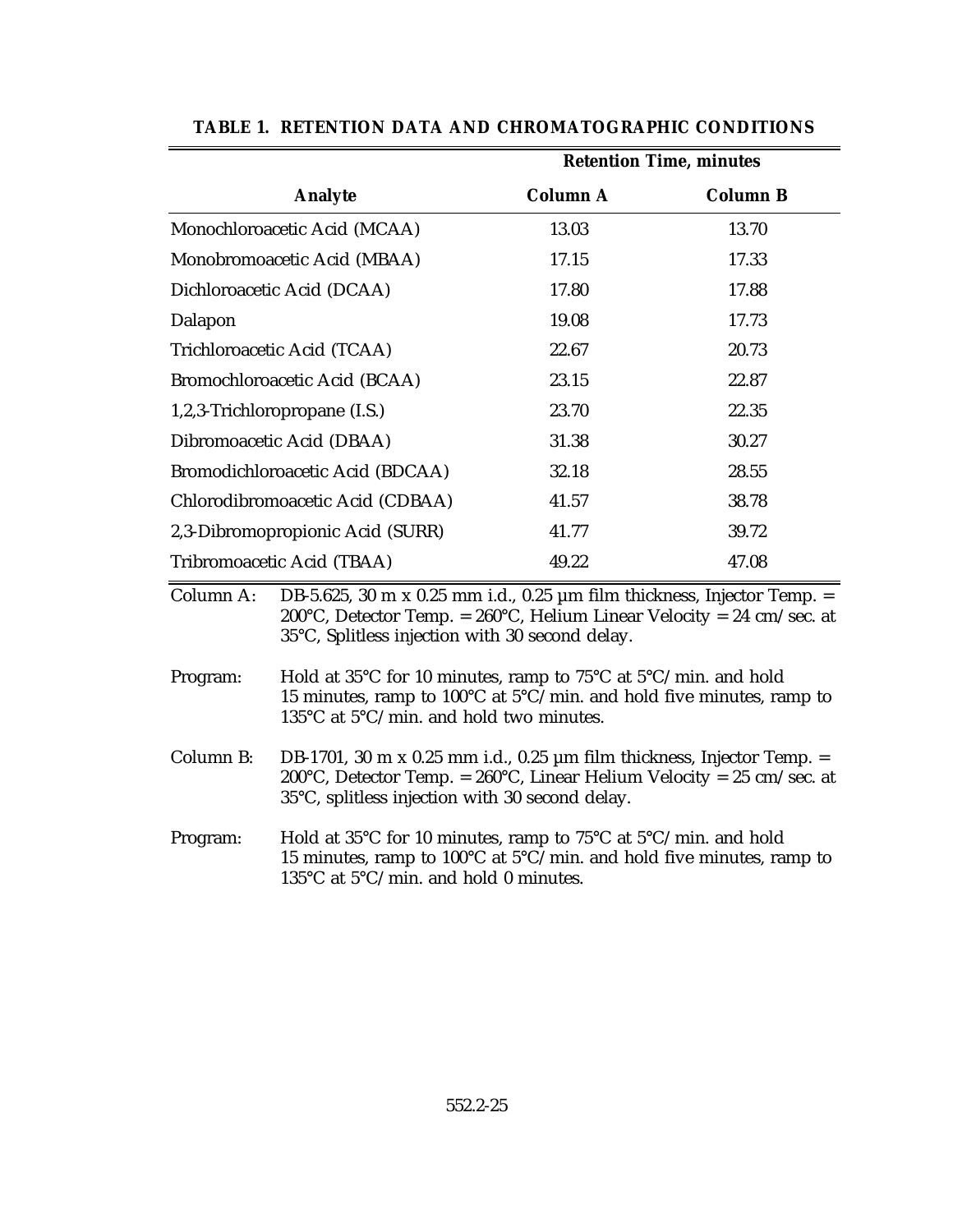#### **TABLE 2. ANALYTE ACCURACY AND PRECISION DATA AND METHOD DETECTION LIMITSa**

| <b>Analyte</b> | <b>Fortified</b><br>Conc.<br>$\mu$ g/L | Mean.<br>Meas.<br>Conc.<br>$\mu$ g/L | Std.<br>Dev.<br>$\mu$ g/L | Rel.<br>Std.<br>Dev.<br>% | <b>Method</b><br><b>Detection</b><br>Limit <sup>b</sup><br>$\mu g/L$ | <b>Estimated</b><br><b>Detection</b><br>Limit <sup>c</sup><br>$\mu$ g/L |
|----------------|----------------------------------------|--------------------------------------|---------------------------|---------------------------|----------------------------------------------------------------------|-------------------------------------------------------------------------|
| <b>MCAA</b>    | 0.600                                  | 0.516                                | 0.087                     | 17                        | 0.273                                                                | 0.60                                                                    |
| <b>MBAA</b>    | 0.400                                  | 0.527                                | 0.065                     | 12                        | 0.204                                                                | 0.20                                                                    |
| <b>DCAA</b>    | 0.600                                  | 0.494                                | 0.077                     | 16                        | 0.242                                                                | 0.24                                                                    |
| Dalapon        | 0.400                                  | 0.455                                | 0.038                     | 8.4                       | 0.119                                                                | 0.40                                                                    |
| <b>TCAA</b>    | 0.200                                  | 0.219                                | 0.025                     | 11                        | 0.079                                                                | 0.20                                                                    |
| <b>BCAA</b>    | 0.400                                  | 0.498                                | 0.080                     | 16                        | 0.251                                                                | 0.25                                                                    |
| <b>DBAA</b>    | 0.200                                  | 0.238                                | 0.021                     | 8.8                       | 0.066                                                                | 0.20                                                                    |
| <b>BDCAA</b>   | 0.400                                  | 0.357                                | 0.029                     | 8.1                       | 0.091                                                                | 0.40                                                                    |
| <b>CDBAA</b>   | 1.00                                   | 1.19                                 | 0.149                     | 12                        | 0.468                                                                | 0.75                                                                    |
| <b>TBAA</b>    | 2.00                                   | 1.91                                 | 0.261                     | 14                        | 0.820                                                                | 1.5                                                                     |

#### **LEVEL 1 IN REAGENT WATER**

<sup>a</sup>Produced by analysis of seven aliquots of fortified reagent water.

 $b$ The MDL is a statistical estimate of the detection limit. To determine the MDL for each analyte, the standard deviation of the mean concentration of the seven replicates is calculated. This standard deviation is then multiplied by the student's t-value at 99% confidence and n-1 degrees of freedom (3.143 for seven replicates). The result is the MDL.

The EDL is defined as either the MDL or a level of a compound in a sample yielding a peak in the final extract with a signal to noise  $(S/N)$  ratio of approximately five, whichever is greater.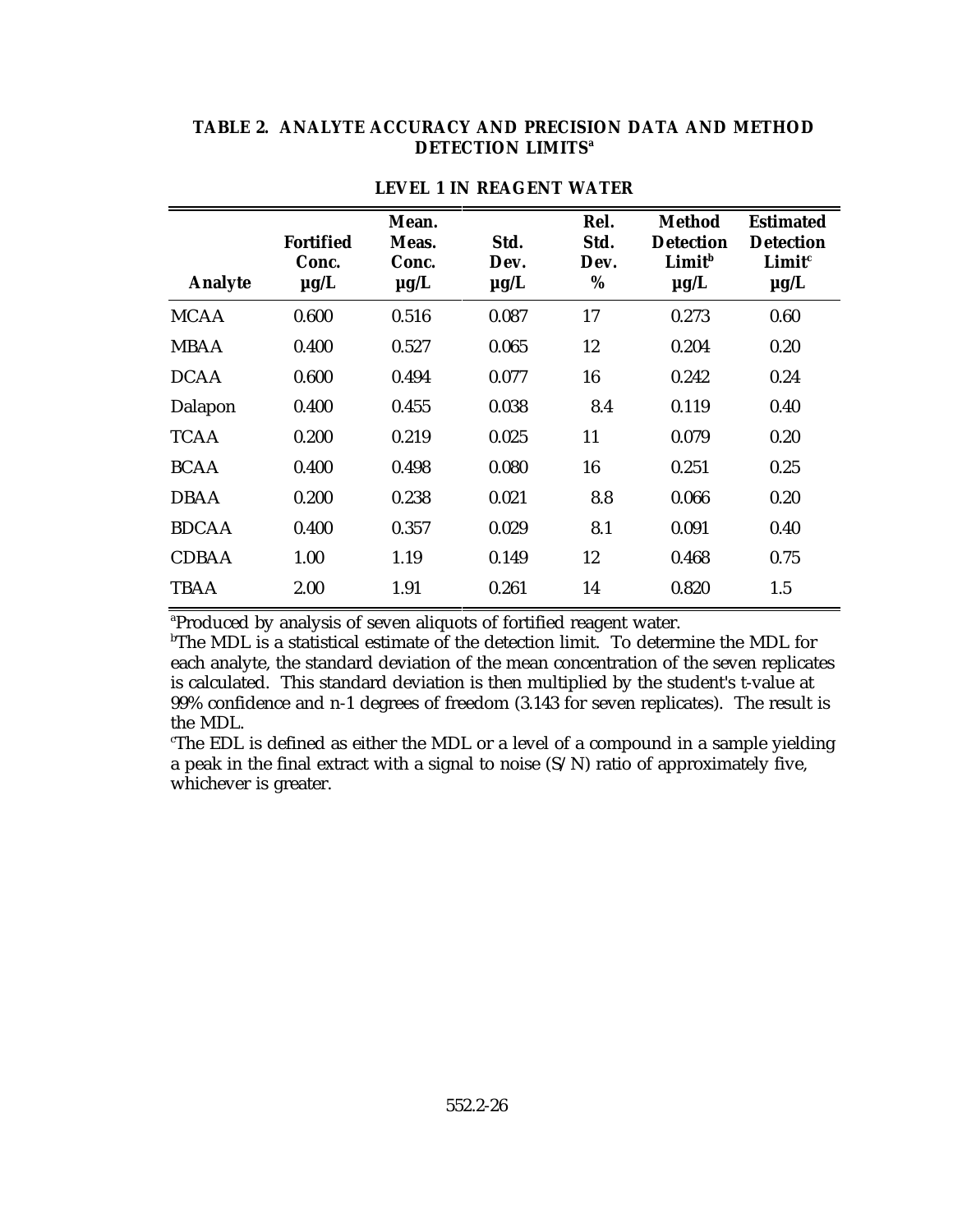| <b>Fortified</b><br>Conc.<br>$\mu$ g/L | Mean.<br>Meas.<br>Conc.<br>$\mu$ g/L | Std.<br>Dev.<br>$\mu$ g/L | Rel.<br>Std.<br>Dev.<br>% | Mean<br><b>Recovery</b><br>% |
|----------------------------------------|--------------------------------------|---------------------------|---------------------------|------------------------------|
| 1.50                                   | 1.42                                 | 0.103                     | 7.3                       | 94.7                         |
| 1.00                                   | 1.02                                 | 0.051                     | 5.0                       | 102                          |
| 1.50                                   | 1.27                                 | 0.122                     | 9.6                       | 84.7                         |
| 1.00                                   | 0.935                                | 0.087                     | 9.3                       | 93.5                         |
| 0.500                                  | 0.465                                | 0.048                     | 10                        | 93.0                         |
| 1.00                                   | 0.869                                | 0.049                     | 5.6                       | 86.9                         |
| 0.500                                  | 0.477                                | 0.044                     | 9.2                       | 95.4                         |
| 1.00                                   | 1.07                                 | 0.098                     | 9.2                       | 107                          |
| 2.50                                   | 2.62                                 | 0.150                     | 5.7                       | 105                          |
| 5.00                                   | 5.19                                 | 0.587                     | 11                        | 104                          |
|                                        |                                      |                           |                           |                              |

# **TABLE 3. ANALYTE ACCURACY AND PRECISION DATA<sup>a</sup>**

# **LEVEL 2 IN REAGENT WATER**

<sup>a</sup>Produced by analysis of seven aliquots of fortified reagent water.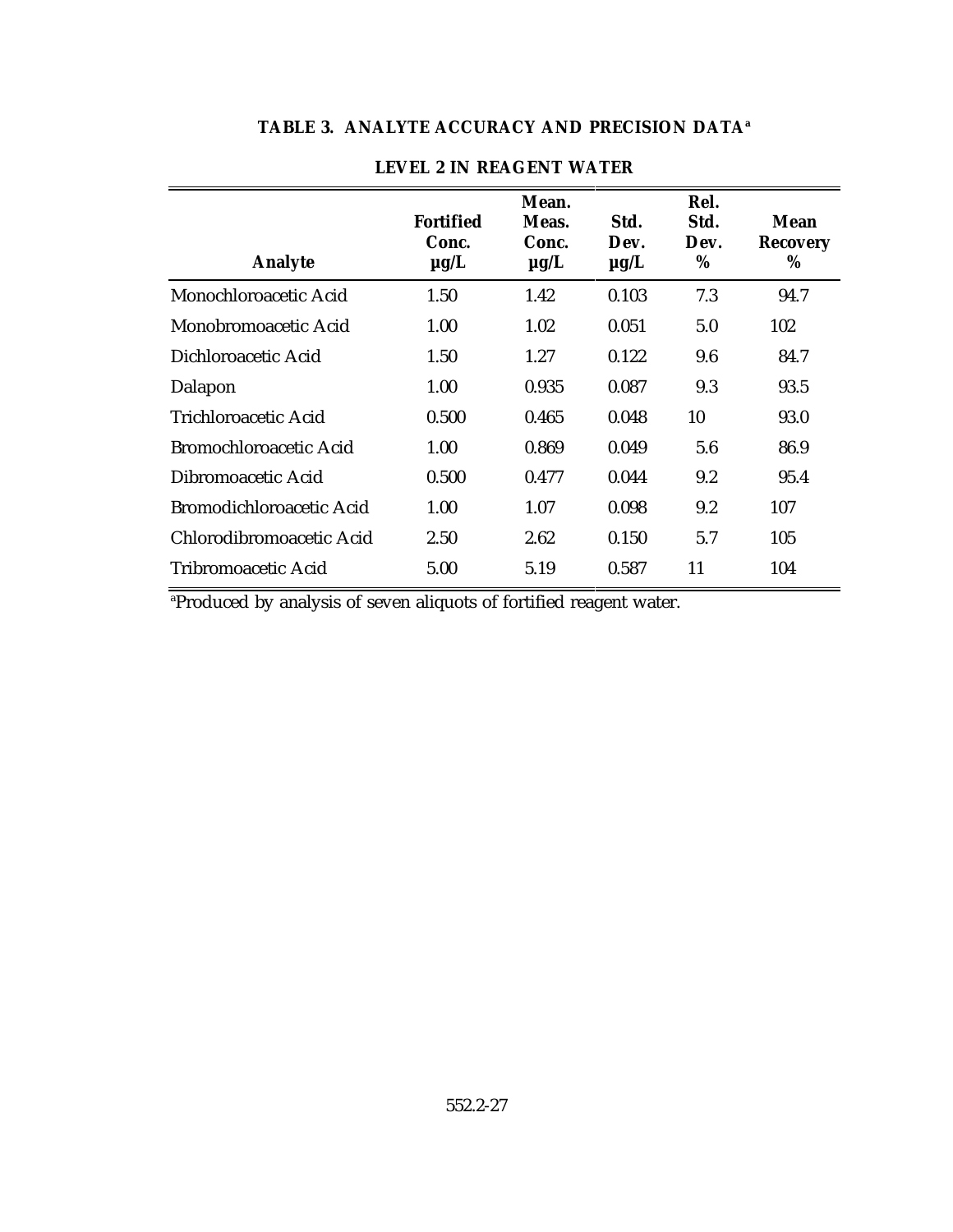| Rel.<br>Std.<br>Dev.<br>$\%$ | Mean<br><b>Recovery</b><br>% |
|------------------------------|------------------------------|
| 13                           | 87.3                         |
| 11                           | 109                          |
| 11                           | 115                          |
| 3.8                          | 96.8                         |
| 8.3                          | 87.0                         |
| 9.3                          | 108                          |
| 6.0                          | 93.5                         |
| 9.6                          | 98.2                         |
| 7.6                          | 114                          |
| 7.6                          | 120                          |
|                              |                              |

# **TABLE 4. ANALYTE ACCURACY AND PRECISION DATA<sup>a</sup>**

# **LEVEL 4 IN REAGENT WATER**

<sup>a</sup>Produced by analysis of seven aliquots of fortified reagent water.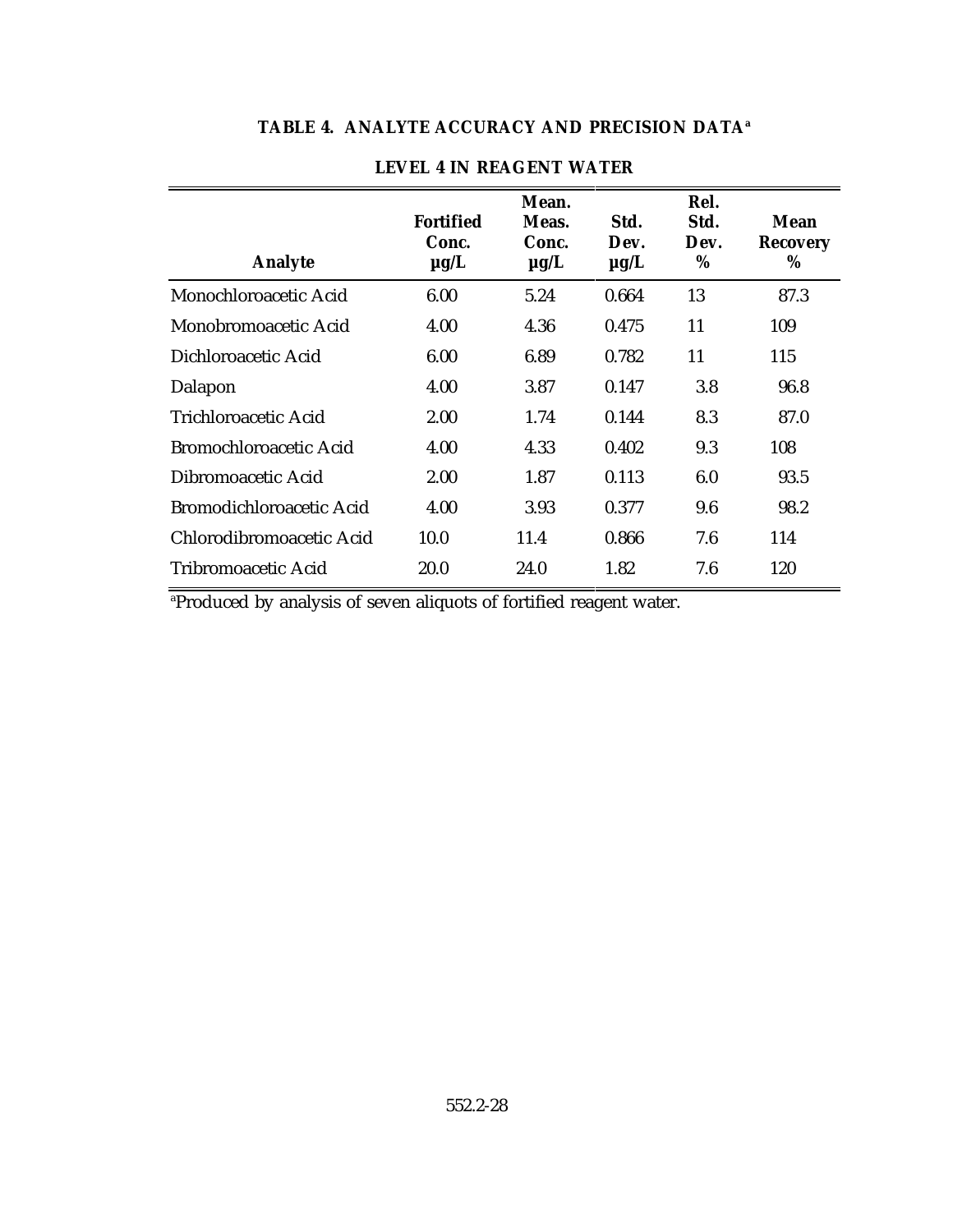# **TABLE 5. ANALYTE ACCURACY AND PRECISION DATAa,b**

| <b>Analyte</b>                | <b>Background</b><br>Conc.<br>$\mu$ g/L | Forti-<br>fied<br>Conc.<br>$\mu$ g/L | Mean<br>Meas.<br>Conc.<br>$\mu$ g/L | Std.<br>Dev.<br>$\mu$ g/L | Rel.<br>Std.<br>Dev.<br>% | Mean<br>Rec.<br>% |
|-------------------------------|-----------------------------------------|--------------------------------------|-------------------------------------|---------------------------|---------------------------|-------------------|
| Monochloroacetic Acid         | < 0.6                                   | 3.00                                 | 2.53                                | 0.090                     | 3.6                       | 84.3              |
| Monobromoacetic Acid          | 0.420                                   | 2.00                                 | 2.20                                | 0.034                     | 1.5                       | 89.0              |
| Dichloroacetic Acid           | 0.625                                   | 3.00                                 | 3.77                                | 0.096                     | 2.5                       | 105               |
| Dalapon                       | ${<}0.4$                                | 2.00                                 | 1.96                                | 0.157                     | 8.0                       | 98.0              |
| Trichloroacetic Acid          | 0.300                                   | 1.00                                 | 1.12                                | 0.167                     | 15                        | 82.0              |
| <b>Bromochloroacetic Acid</b> | 1.23                                    | 2.00                                 | 2.91                                | 0.062                     | 2.1                       | 84.0              |
| Dibromoacetic Acid            | 1.27                                    | 1.00                                 | 2.35                                | 0.110                     | 4.7                       | 108               |
| Bromodichloroacetic Acid      | 0.588                                   | 2.00                                 | 2.52                                | 0.388                     | 15                        | 96.6              |
| Chlorodibromoacetic Acid      | 1.23                                    | 5.00                                 | 6.36                                | 0.502                     | 7.9                       | 103               |
| Tribromoacetic Acid           | < 2.0                                   | 10.0                                 | 11.8                                | 1.65                      | 14                        | 118               |

## **LEVEL 3 IN DECHLORINATED TAP WATER<sup>c</sup>**

<sup>a</sup>Produced by analysis of seven aliquots of fortified reagent water.

**Background level subtracted.** 

Chlorinated surface water from a local utility to which ammonium chloride was <sup>c</sup> added as the dechlorinating agent.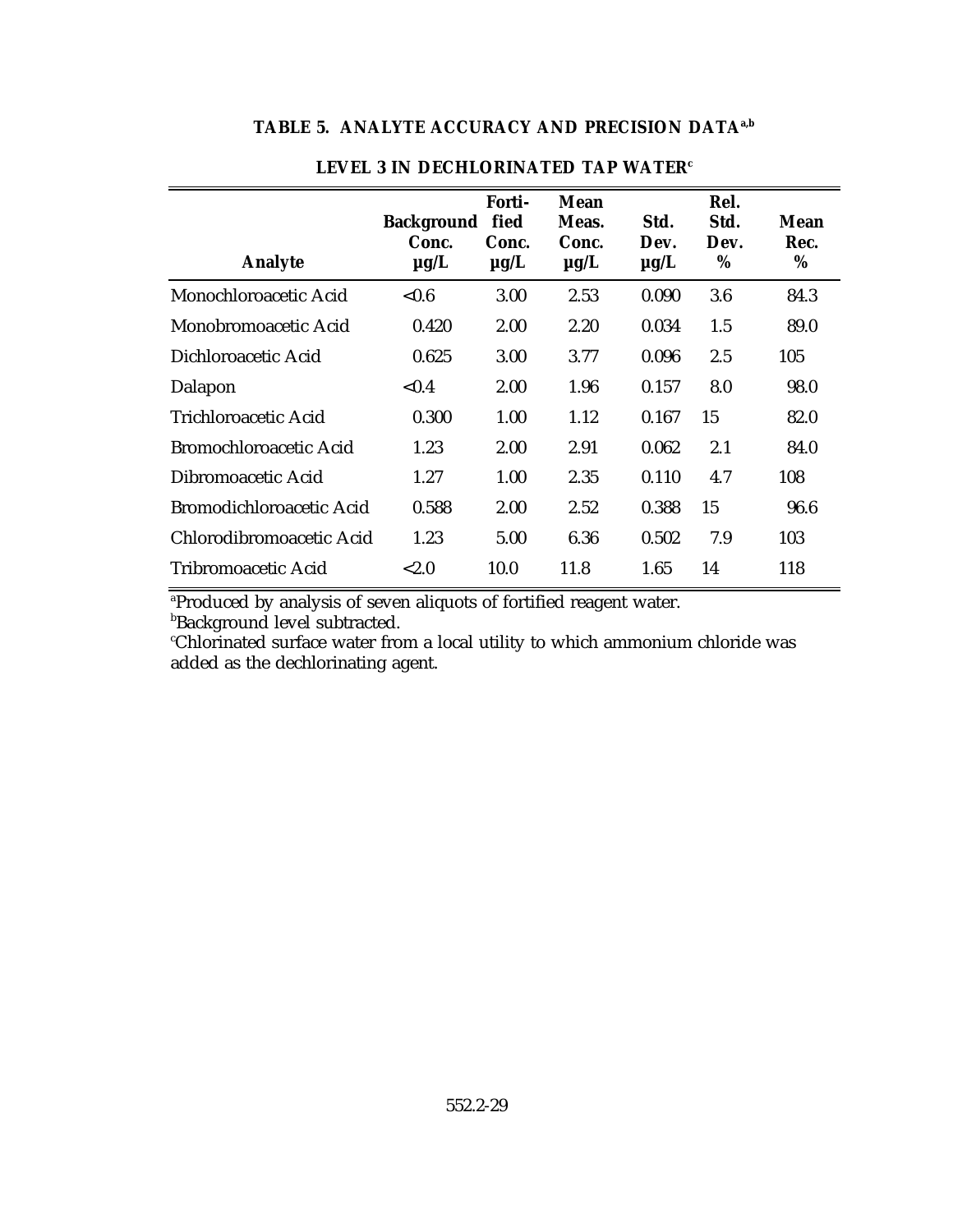# **TABLE 6. ANALYTE ACCURACY AND PRECISION DATAa,b**

| <b>Analyte</b>           | <b>Background</b><br>Conc.<br>$\mu$ g/L | Forti-<br>fied<br>Conc.<br>$\mu$ g/L | Mean<br>Meas.<br>Conc.<br>$\mu$ g/L | Std.<br>Dev.<br>$\mu$ g/L | Rel.<br>Std.<br>Dev.<br>% | Mean<br>Rec.<br>% |
|--------------------------|-----------------------------------------|--------------------------------------|-------------------------------------|---------------------------|---------------------------|-------------------|
| Monochloroacetic Acid    | 0.761                                   | 3.00                                 | 3.32                                | 0.429                     | 13                        | 85.3              |
| Monobromoacetic Acid     | 1.47                                    | 2.00                                 | 3.19                                | 0.099                     | 3.1                       | 86.0              |
| Dichloroacetic Acid      | 1.50                                    | 3.00                                 | 4.44                                | 0.264                     | 5.9                       | 98.0              |
| Dalapon                  | 0.675                                   | 2.00                                 | 2.39                                | 0.259                     | 11                        | 85.8              |
| Trichloroacetic Acid     | 1.01                                    | 1.00                                 | 1.75                                | 0.110                     | 6.3                       | 74.0              |
| Bromochloroacetic Acid   | 2.06                                    | 2.00                                 | 3.71                                | 0.269                     | 7.3                       | 82.5              |
| Dibromoacetic Acid       | 4.36                                    | 1.00                                 | 5.48                                | 0.255                     | 4.7                       | 112               |
| Bromodichloroacetic Acid | 1.07                                    | 2.00                                 | 3.37                                | 0.308                     | 9.1                       | 115               |
| Chlorodibromoacetic Acid | 2.48                                    | 5.00                                 | 7.94                                | 1.00                      | 13                        | 109               |
| Tribromoacetic Acid      | 4.63                                    | 10.0                                 | 17.2                                | 1.55                      | 9.0                       | 126               |

# **LEVEL 3 IN HIGH IONIC STRENGTH WATER<sup>c</sup>**

<sup>a</sup>Produced by analysis of seven aliquots of fortified reagent water.

bBackground level subtracted.

 $\,^{\circ}$ Chlorinated ground water from a water source displaying a hardness of 460 mg/L as  $CaCO<sub>3</sub>$ .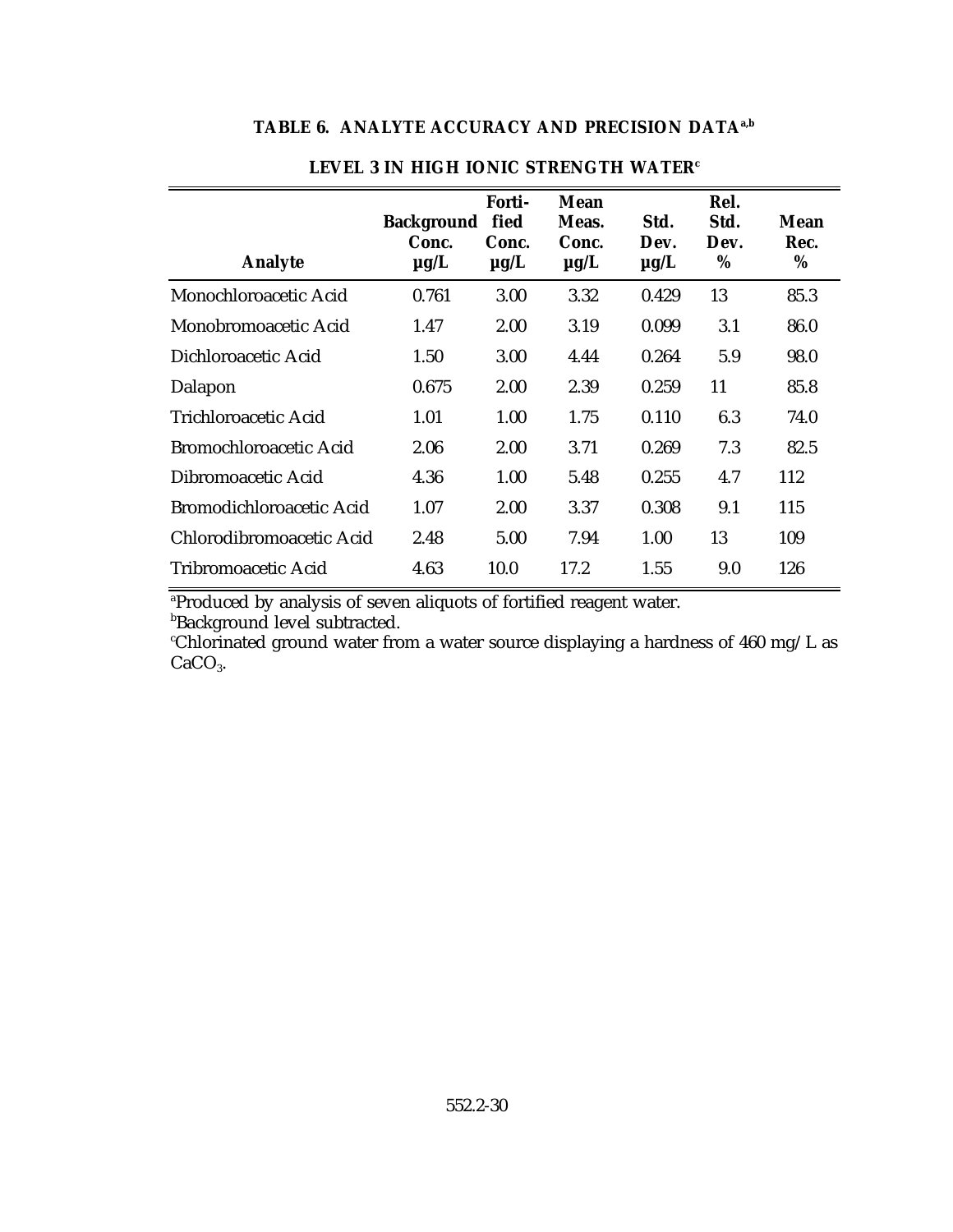| <b>Analyte</b>           | Background fied<br>Conc.<br>$\mu$ g/L | Forti-<br>Conc.<br>$\mu$ g/L | Mean<br>Meas.<br>Conc.<br>$\mu$ g/L | Std.<br>Dev.<br>$\mu$ g/L | Rel.<br>Std.<br>Dev.<br>% | Mean<br>Rec.<br>% |
|--------------------------|---------------------------------------|------------------------------|-------------------------------------|---------------------------|---------------------------|-------------------|
| Monochloroacetic Acid    | < 0.6                                 | 3.00                         | 2.91                                | 0.082                     | 2.8                       | 97.0              |
| Monobromoacetic Acid     | < 0.4                                 | 2.00                         | 1.99                                | 0.105                     | 5.3                       | 99.5              |
| Dichloroacetic Acid      | < 0.6                                 | 3.00                         | 2.88                                | 0.104                     | 3.6                       | 96.0              |
| Dalapon                  | < 0.4                                 | 2.00                         | 2.00                                | 0.227                     | 11                        | 100.0             |
| Trichloroacetic Acid     | < 0.2                                 | 1.00                         | 0.618                               | 0.053                     | 8.6                       | 61.8              |
| Bromochloroacetic Acid   | < 0.4                                 | 2.00                         | 1.82                                | 0.059                     | 3.2                       | 91.0              |
| Dibromoacetic Acid       | < 0.2                                 | 1.00                         | 0.715                               | 0.020                     | 2.8                       | 71.5              |
| Bromodichloroacetic Acid | < 0.4                                 | 2.00                         | 1.99                                | 0.164                     | 8.2                       | 99.5              |
| Chlorodibromoacetic Acid | < 1.0                                 | 5.00                         | 5.50                                | 0.218                     | 4.0                       | 110.0             |
| Tribromoacetic Acid      | ${<}2.0$                              | 10.0                         | 9.67                                | 1.13                      | 12                        | 96.7              |

# **TABLE 7. ANALYTE ACCURACY AND PRECISION DATA<sup>a</sup>**

**LEVEL 3 IN HIGH HUMIC CONTENT GROUND WATER<sup>b</sup>**

<sup>a</sup>Produced by analysis of seven aliquots of fortified reagent water.

bBackground level subtracted.